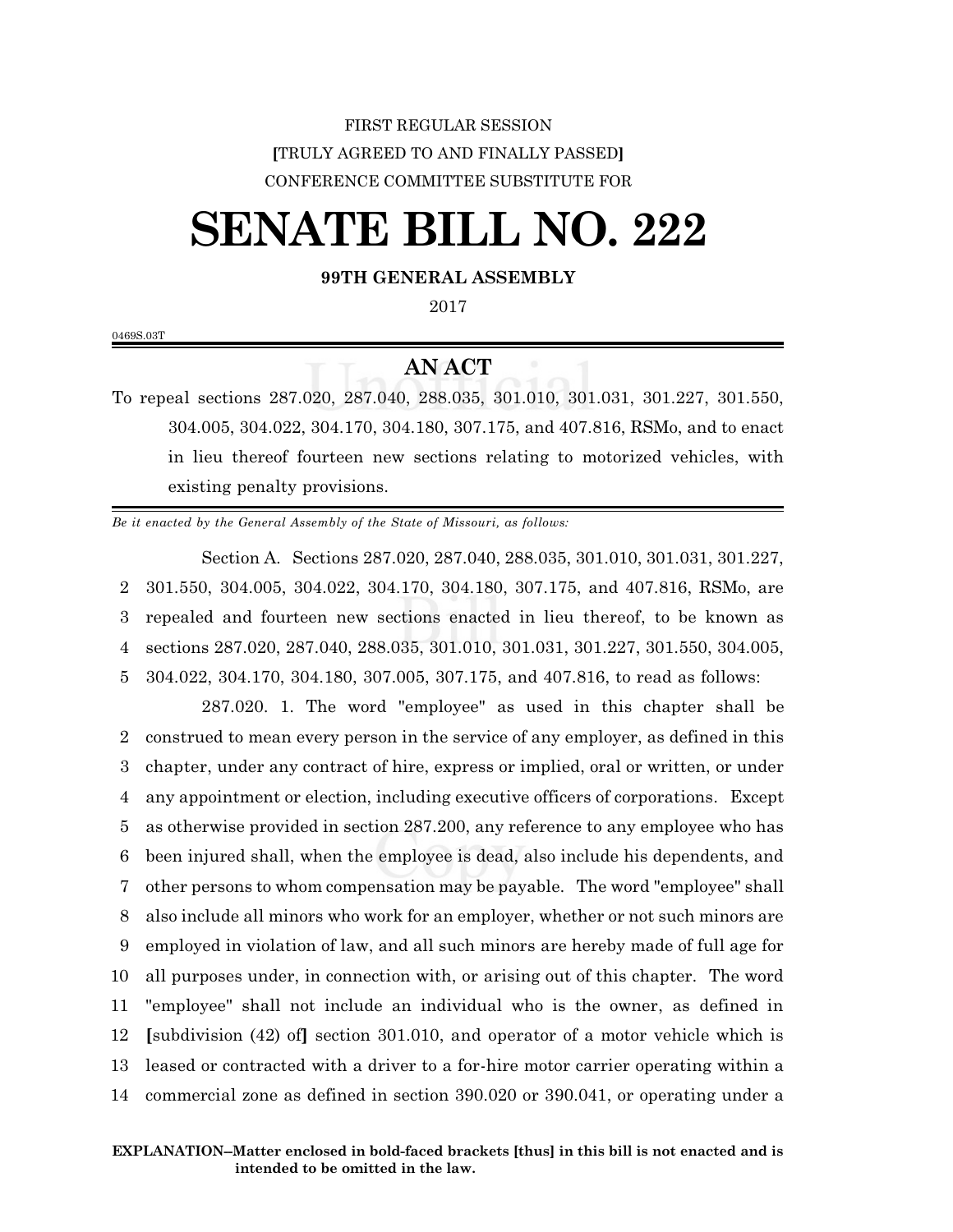certificate issued by the Missouri department of transportation or by the United States Department of Transportation, or any of its subagencies. The word "employee" also shall not include any person performing services for board, lodging, aid, or sustenance received from any religious, charitable, or relief organization.

 2. The word "accident" as used in this chapter shall mean an unexpected traumatic event or unusual strain identifiable by time and place of occurrence and producing at the time objective symptoms of an injury caused by a specific event during a single work shift. An injury is not compensable because work was a triggering or precipitating factor.

 3. (1) In this chapter the term "injury" is hereby defined to be an injury which has arisen out of and in the course of employment. An injury by accident is compensable only if the accident was the prevailing factor in causing both the resulting medical condition and disability. "The prevailing factor" is defined to be the primary factor, in relation to any other factor, causing both the resulting medical condition and disability.

 (2) An injury shall be deemed to arise out of and in the course of the employment only if:

 (a) It is reasonably apparent, upon consideration of all the circumstances, that the accident is the prevailing factor in causing the injury; and

 (b) It does not come from a hazard or risk unrelated to the employment to which workers would have been equally exposed outside of and unrelated to the employment in normal nonemployment life.

 (3) An injury resulting directly or indirectly from idiopathic causes is not compensable.

 (4) A cardiovascular, pulmonary, respiratory, or other disease, or cerebrovascular accident or myocardial infarction suffered by a worker is an injury only if the accident is the prevailing factor in causing the resulting medical condition.

 (5) The terms "injury" and "personal injuries" shall mean violence to the physical structure of the body and to the personal property which is used to make up the physical structure of the body, such as artificial dentures, artificial limbs, glass eyes, eyeglasses, and other prostheses which are placed in or on the body to replace the physical structure and such disease or infection as naturally results therefrom. These terms shall in no case except as specifically provided in this chapter be construed to include occupational disease in any form, nor shall they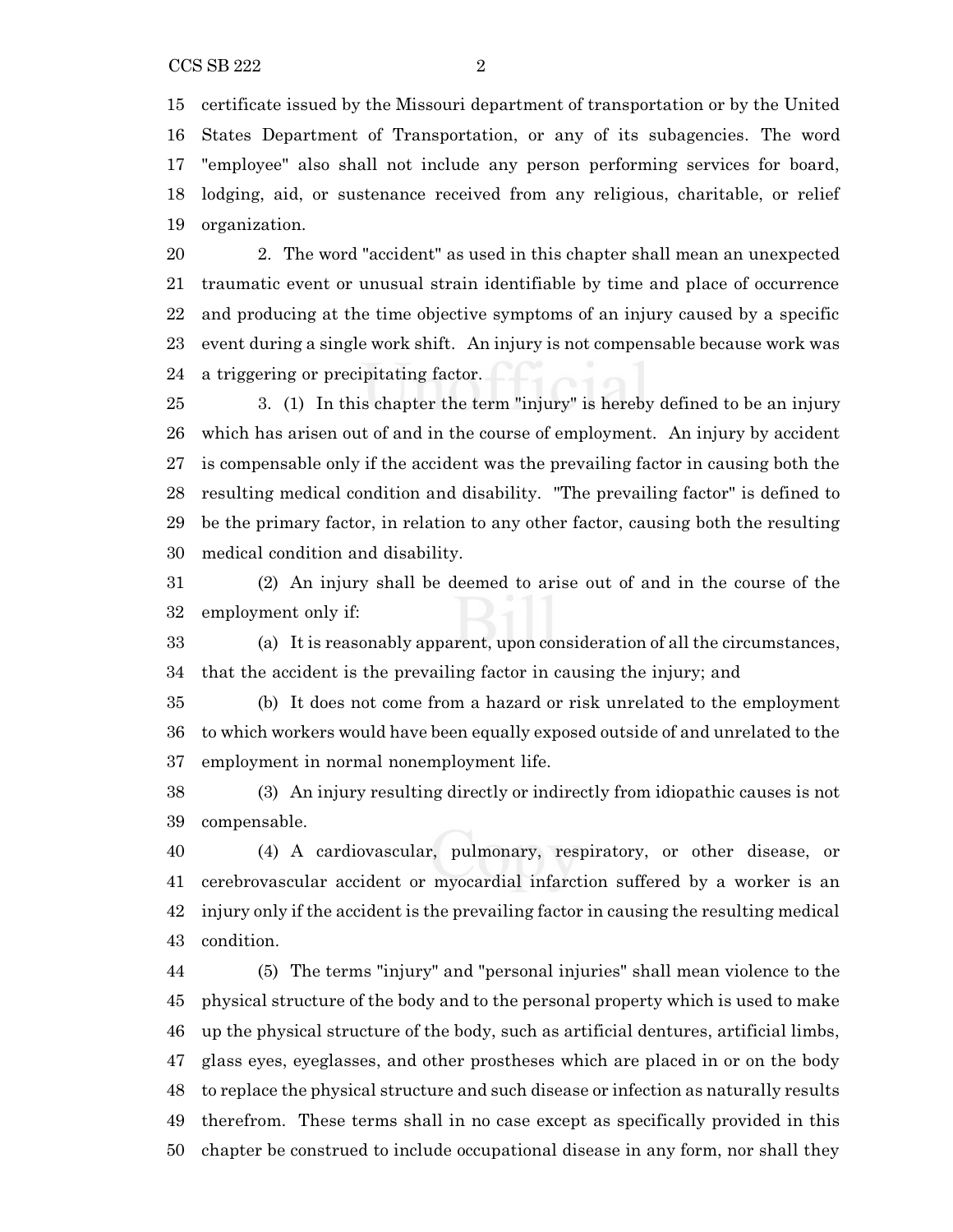be construed to include any contagious or infectious disease contracted during the course of the employment, nor shall they include death due to natural causes occurring while the worker is at work.

 4. "Death" when mentioned as a basis for the right to compensation means only death resulting from such violence and its resultant effects occurring within three hundred weeks after the accident; except that in cases of occupational disease, the limitation of three hundred weeks shall not be applicable.

 5. Injuries sustained in company-owned or subsidized automobiles in accidents that occur while traveling from the employee's home to the employer's principal place of business or from the employer's principal place of business to the employee's home are not compensable. The extension of premises doctrine is abrogated to the extent it extends liability for accidents that occur on property not owned or controlled by the employer even if the accident occurs on customary, approved, permitted, usual or accepted routes used by the employee to get to and from their place of employment.

 6. The term "total disability" as used in this chapter shall mean inability to return to any employment and not merely mean inability to return to the employment in which the employee was engaged at the time of the accident.

 7. As used in this chapter and all acts amendatory thereof, the term "commission" shall hereafter be construed as meaning and referring exclusively to the labor and industrial relations commission of Missouri, and the term "director" shall hereafter be construed as meaning the director of the department of insurance, financial institutions and professional registration of the state of Missouri or such agency of government as shall exercise the powers and duties now conferred and imposed upon the department of insurance, financial institutions and professional registration of the state of Missouri.

 8. The term "division" as used in this chapter means the division of workers' compensation of the department of labor and industrial relations of the state of Missouri.

 9. For the purposes of this chapter, the term "minor" means a person who has not attained the age of eighteen years; except that, for the purpose of computing the compensation provided for in this chapter, the provisions of section 287.250 shall control.

 10. In applying the provisions of this chapter, it is the intent of the legislature to reject and abrogate earlier case law interpretations on the meaning of or definition of "accident", "occupational disease", "arising out of", and "in the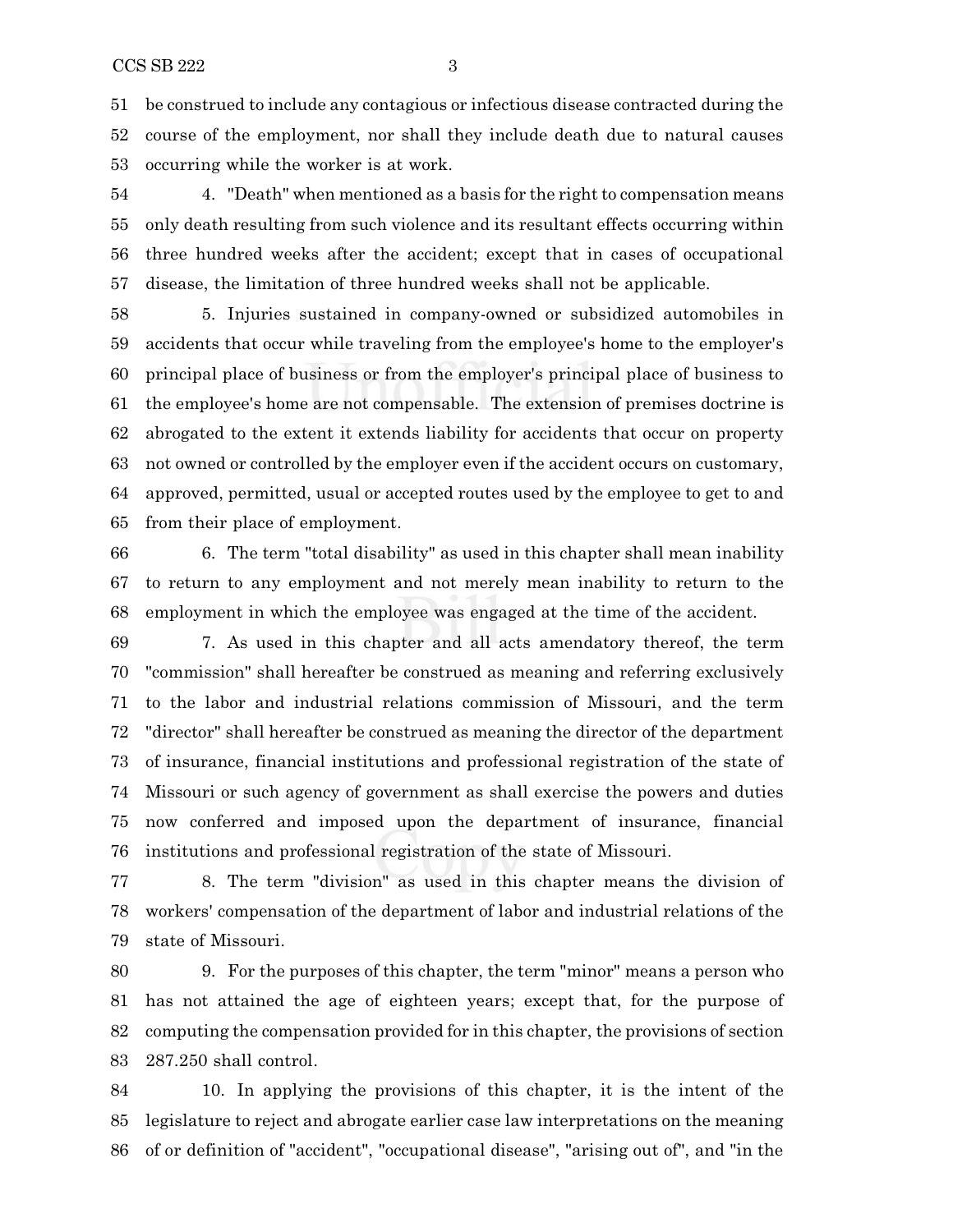course of the employment" to include, but not be limited to, holdings in: Bennett v. Columbia Health Care and Rehabilitation, 80 S.W.3d 524 (Mo.App. W.D. 2002); Kasl v. Bristol Care, Inc., 984 S.W.2d 852 (Mo.banc 1999); and Drewes v. TWA, 984 S.W.2d 512 (Mo.banc 1999) and all cases citing, interpreting, applying, or following those cases.

 11. For the purposes of this chapter, "occupational diseases due to toxic exposure" shall only include the following: mesothelioma, asbestosis, berylliosis, coal worker's pneumoconiosis, brochiolitis obliterans, silicosis, silicotuberculosis, manganism, acute myelogenous leukemia, and myelodysplastic syndrome.

287.040. 1. Any person who has work done under contract on or about his premises which is an operation of the usual business which he there carries on shall be deemed an employer and shall be liable under this chapter to such contractor, his subcontractors, and their employees, when injured or killed on or about the premises of the employer while doing work which is in the usual course of his business.

 2. The provisions of this section shall not apply to the owner of premises upon which improvements are being erected, demolished, altered or repaired by an independent contractor but such independent contractor shall be deemed to be the employer of the employees of his subcontractors and their subcontractors when employed on or about the premises where the principal contractor is doing work.

 3. In all cases mentioned in the preceding subsections, the immediate contractor or subcontractor shall be liable as an employer of the employees of his subcontractors. All persons so liable may be made parties to the proceedings on the application of any party. The liability of the immediate employer shall be primary, and that of the others secondary in their order, and any compensation paid by those secondarily liable may be recovered from those primarily liable, with attorney's fees and expenses of the suit. Such recovery may be had on motion in the original proceedings. No such employer shall be liable as in this section provided, if the employee was insured by his immediate or any intermediate employer.

 4. The provisions of this section shall not apply to the relationship between a for-hire motor carrier operating within a commercial zone as defined in section 390.020 or 390.041 or operating under a certificate issued by the Missouri department of transportation or by the United States Department of Transportation, or any of its subagencies, and an owner, as defined in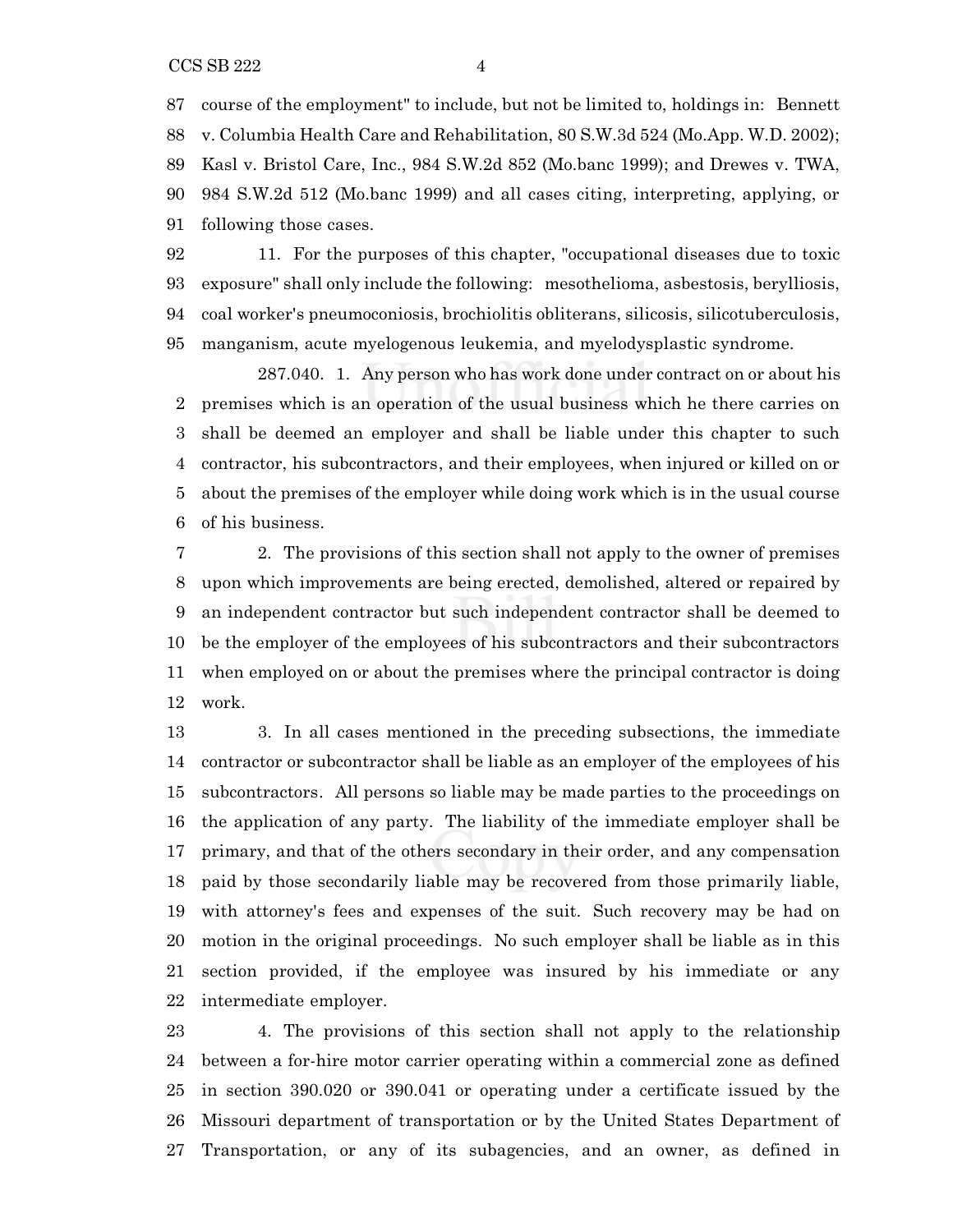$CCSSB 222$   $5$ 

**[**subdivision (42) of**]** section 301.010, and operator of a motor vehicle.

288.035. Notwithstanding the provisions of section 288.034, in the case of an individual who is the owner, as defined in **[**subdivision (42) of**]** section 301.010, and operator of a motor vehicle which is leased or contracted with a driver to a for-hire common or contract motor vehicle carrier operating within a commercial zone as defined in section 390.020 or 390.041, or operating under a certificate issued by the Missouri department of transportation or by the United States Department of Transportation or any of its subagencies, such owner/operator shall not be deemed to be an employee, provided, however, such individual owner and operator shall be deemed to be in employment if the for-hire common or contract vehicle carrier is an organization described in Section 501(c)(3) of the Internal Revenue Code or any governmental entity.

301.010. As used in this chapter and sections 304.010 to 304.040, 304.120 to 304.260, and sections 307.010 to 307.175, the following terms mean:

 (1) "All-terrain vehicle", any motorized vehicle manufactured and used exclusively for off-highway use which is fifty inches or less in width, with an unladen dry weight of one thousand five hundred pounds or less, traveling on three, four or more nonhighway tires;

 (2) "Automobile transporter", any vehicle combination **capable of carrying cargo on the power unit and** designed and used **[**specifically**]** for the transport of assembled motor vehicles**, including truck camper units**;

 (3) "Axle load", the total load transmitted to the road by all wheels whose centers are included between two parallel transverse vertical planes forty inches apart, extending across the full width of the vehicle;

 (4) **"Backhaul", the return trip of a vehicle transporting cargo or general freight, especially when carrying goods back over all or part of the same route;**

 **(5)** "Boat transporter", any vehicle combination **capable of carrying cargo on the power unit and** designed and used specifically to transport assembled boats and boat hulls**. Boats may be partially disassembled to facilitate transporting**;

 **[**(5)**] (6)** "Body shop", a business that repairs physical damage on motor vehicles that are not owned by the shop or its officers or employees by mending, straightening, replacing body parts, or painting;

 **[**(6)**] (7)** "Bus", a motor vehicle primarily for the transportation of a driver and eight or more passengers but not including shuttle buses;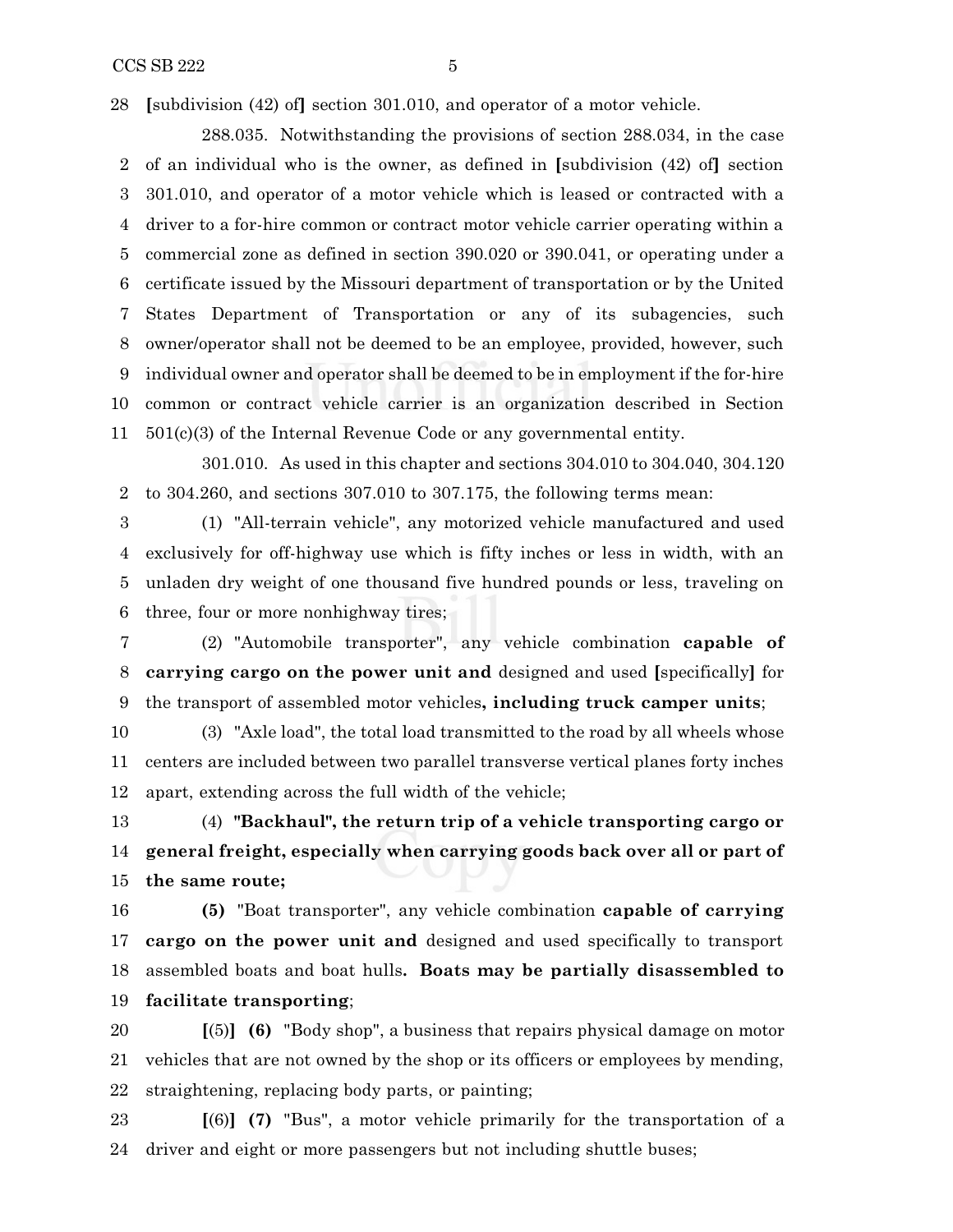**[**(7)**] (8)** "Commercial motor vehicle", a motor vehicle designed or regularly used for carrying freight and merchandise, or more than eight passengers but not including vanpools or shuttle buses;

 **[**(8)**] (9)** "Cotton trailer", a trailer designed and used exclusively for transporting cotton at speeds less than forty miles per hour from field to field or from field to market and return;

 **[**(9)**] (10)** "Dealer", any person, firm, corporation, association, agent or subagent engaged in the sale or exchange of new, used or reconstructed motor vehicles or trailers;

 **[**(10)**] (11)** "Director" or "director of revenue", the director of the department of revenue;

**[**(11)**] (12)** "Driveaway operation":

 (a) The movement of a motor vehicle or trailer by any person or motor carrier other than a dealer over any public highway, under its own power singly, or in a fixed combination of two or more vehicles, for the purpose of delivery for sale or for delivery either before or after sale;

 (b) The movement of any vehicle or vehicles, not owned by the transporter, constituting the commodity being transported, by a person engaged in the business of furnishing drivers and operators for the purpose of transporting vehicles in transit from one place to another by the driveaway or towaway methods; or

 (c) The movement of a motor vehicle by any person who is lawfully engaged in the business of transporting or delivering vehicles that are not the person's own and vehicles of a type otherwise required to be registered, by the driveaway or towaway methods, from a point of manufacture, assembly or distribution or from the owner of the vehicles to a dealer or sales agent of a manufacturer or to any consignee designated by the shipper or consignor;

 **[**(12)**] (13)** "Dromedary", a box, deck, or plate mounted behind the cab and forward of the fifth wheel on the frame of the power unit of a truck tractor- semitrailer combination. A truck tractor equipped with a dromedary may carry part of a load when operating independently or in a combination with a semitrailer;

 **[**(13)**] (14)** "Farm tractor", a tractor used exclusively for agricultural purposes;

 **[**(14)**] (15)** "Fleet", any group of ten or more motor vehicles owned by the same owner;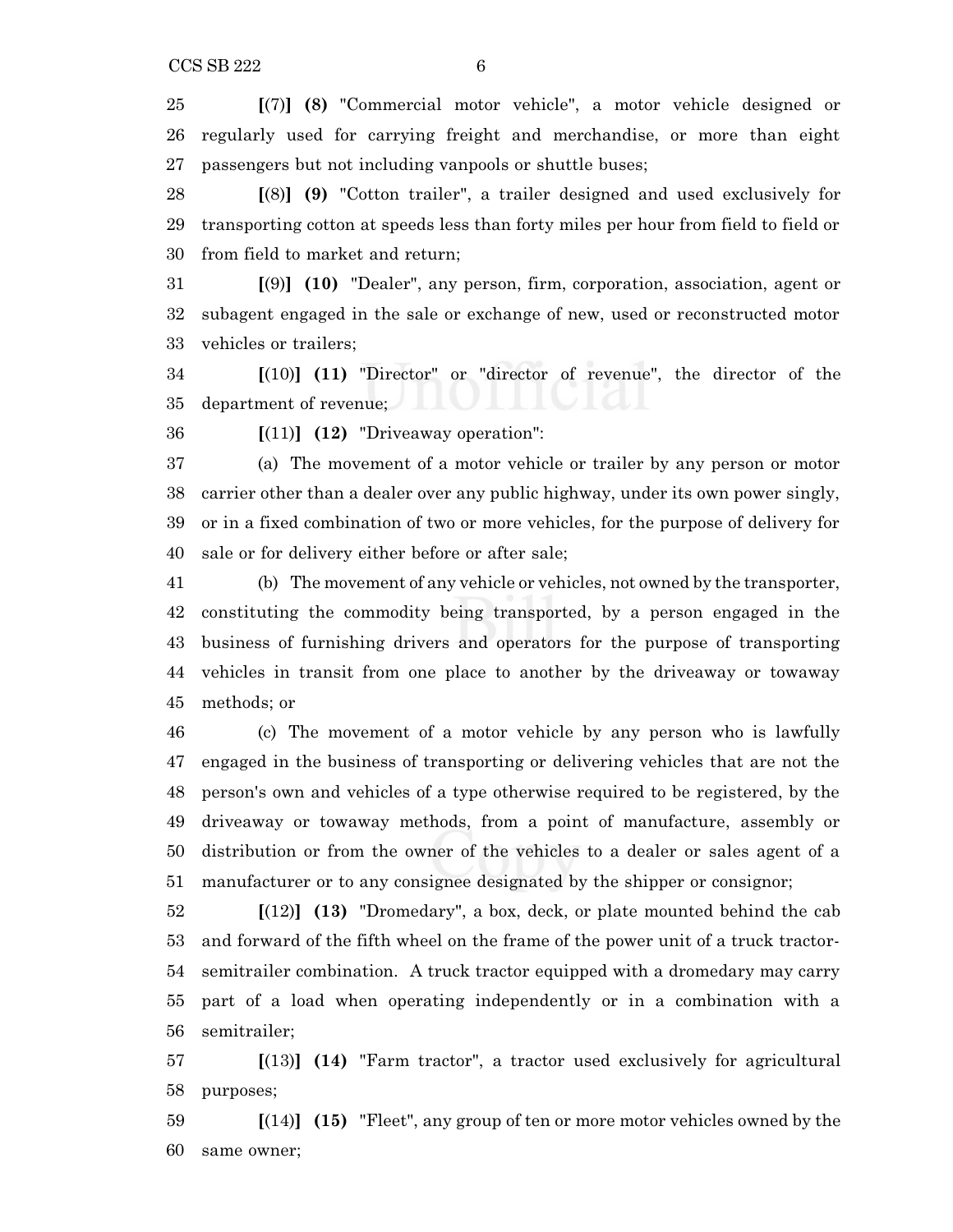**[**(15)**] (16)** "Fleet vehicle", a motor vehicle which is included as part of a fleet;

 **[**(16)**] (17)** "Fullmount", a vehicle mounted completely on the frame of either the first or last vehicle in a saddlemount combination;

 **[**(17)**] (18)** "Gross weight", the weight of vehicle and/or vehicle combination without load, plus the weight of any load thereon;

 **[**(18)**] (19)** "Hail-damaged vehicle", any vehicle, the body of which has become dented as the result of the impact of hail;

 **[**(19)**] (20)** "Highway", any public thoroughfare for vehicles, including state roads, county roads and public streets, avenues, boulevards, parkways or alleys in any municipality;

 **[**(20)**] (21)** "Improved highway", a highway which has been paved with gravel, macadam, concrete, brick or asphalt, or surfaced in such a manner that it shall have a hard, smooth surface;

 **[**(21)**] (22)** "Intersecting highway", any highway which joins another, whether or not it crosses the same;

**[**(22)**] (23)** "Junk vehicle", a vehicle which:

 (a) Is incapable of operation or use upon the highways and has no resale value except as a source of parts or scrap; or

 (b) Has been designated as junk or a substantially equivalent designation by this state or any other state;

 **[**(23)**] (24)** "Kit vehicle", a motor vehicle assembled by a person other than a generally recognized manufacturer of motor vehicles by the use of a glider kit or replica purchased from an authorized manufacturer and accompanied by a manufacturer's statement of origin;

 **[**(24)**] (25)** "Land improvement contractors' commercial motor vehicle", any not-for-hire commercial motor vehicle the operation of which is confined to:

 (a) An area that extends not more than a radius of one hundred miles from its home base of operations when transporting its owner's machinery, equipment, or auxiliary supplies to or from projects involving soil and water conservation, or to and from equipment dealers' maintenance facilities for maintenance purposes; or

 (b) An area that extends not more than a radius of fifty miles from its home base of operations when transporting its owner's machinery, equipment, or auxiliary supplies to or from projects not involving soil and water conservation. Nothing in this subdivision shall be construed to prevent any motor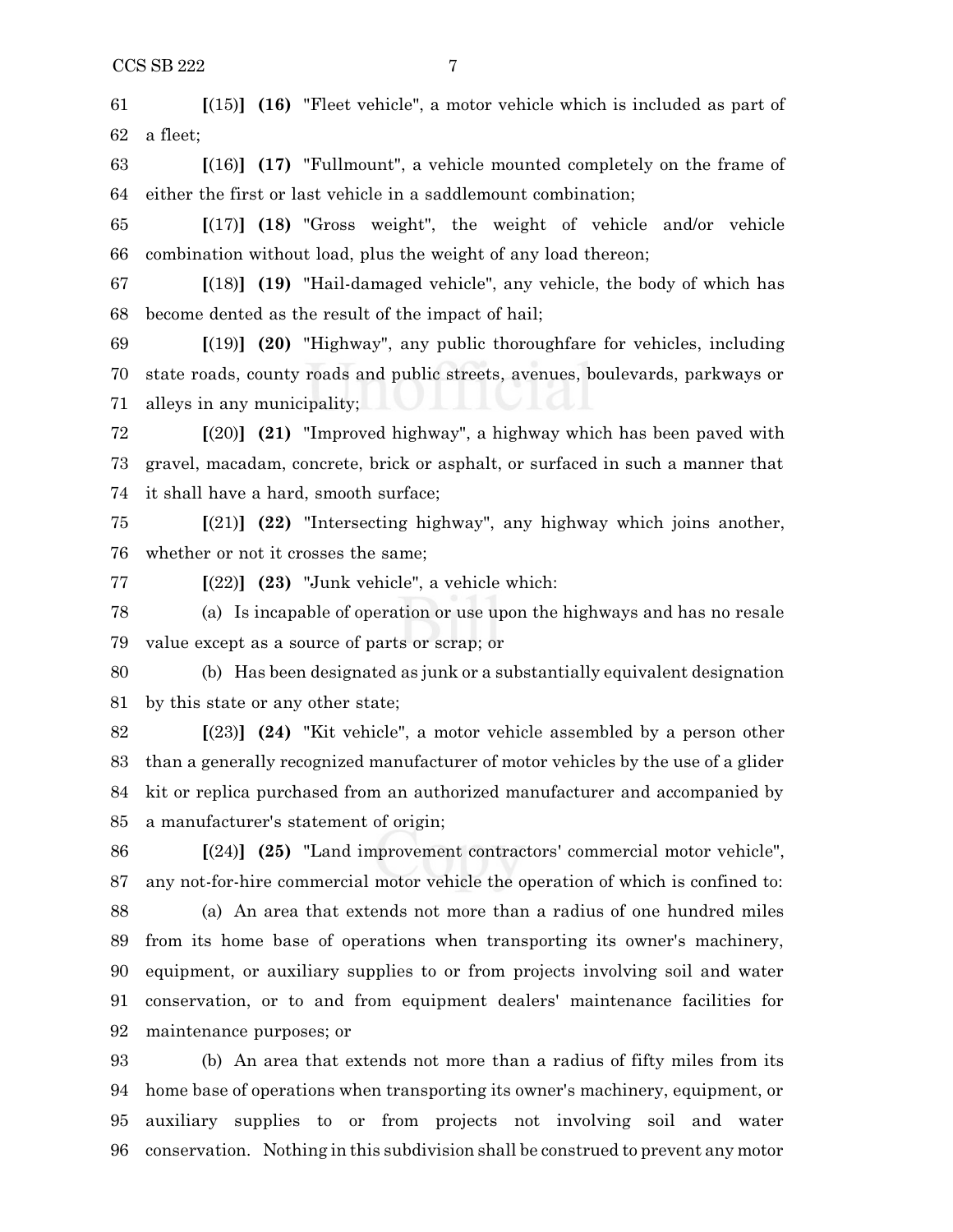vehicle from being registered as a commercial motor vehicle or local commercial motor vehicle;

 **[**(25)**] (26)** "Local commercial motor vehicle", a commercial motor vehicle whose operations are confined solely to a municipality and that area extending not more than fifty miles therefrom, or a commercial motor vehicle whose property-carrying operations are confined solely to the transportation of property owned by any person who is the owner or operator of such vehicle to or from a farm owned by such person or under the person's control by virtue of a landlord and tenant lease; provided that any such property transported to any such farm is for use in the operation of such farm;

 **[**(26)**] (27)** "Local log truck", a commercial motor vehicle which is registered pursuant to this chapter to operate as a motor vehicle on the public highways of this state, used exclusively in this state, used to transport harvested forest products, operated solely at a forested site and in an area extending not more than a one hundred-mile radius from such site, carries a load with dimensions not in excess of twenty-five cubic yards per two axles with dual wheels, and when operated on the national system of interstate and defense highways described in 23 U.S.C. Section 103, as amended, such vehicle shall not exceed the weight limits of section 304.180, does not have more than four axles, and does not pull a trailer which has more than two axles. Harvesting equipment which is used specifically for cutting, felling, trimming, delimbing, debarking, chipping, skidding, loading, unloading, and stacking may be transported on a local log truck. A local log truck may not exceed the limits required by law, however, if the truck does exceed such limits as determined by the inspecting officer, then notwithstanding any other provisions of law to the contrary, such truck shall be subject to the weight limits required by such sections as licensed for eighty thousand pounds;

 **[**(27)**] (28)** "Local log truck tractor", a commercial motor vehicle which is registered under this chapter to operate as a motor vehicle on the public highways of this state, used exclusively in this state, used to transport harvested forest products, operated solely at a forested site and in an area extending not more than a one hundred-mile radius from such site, operates with a weight not exceeding twenty-two thousand four hundred pounds on one axle or with a weight not exceeding forty-four thousand eight hundred pounds on any tandem axle, and when operated on the national system of interstate and defense highways described in **[**Title 23, Section 103(e) of the United States Code**] 23 U.S.C.**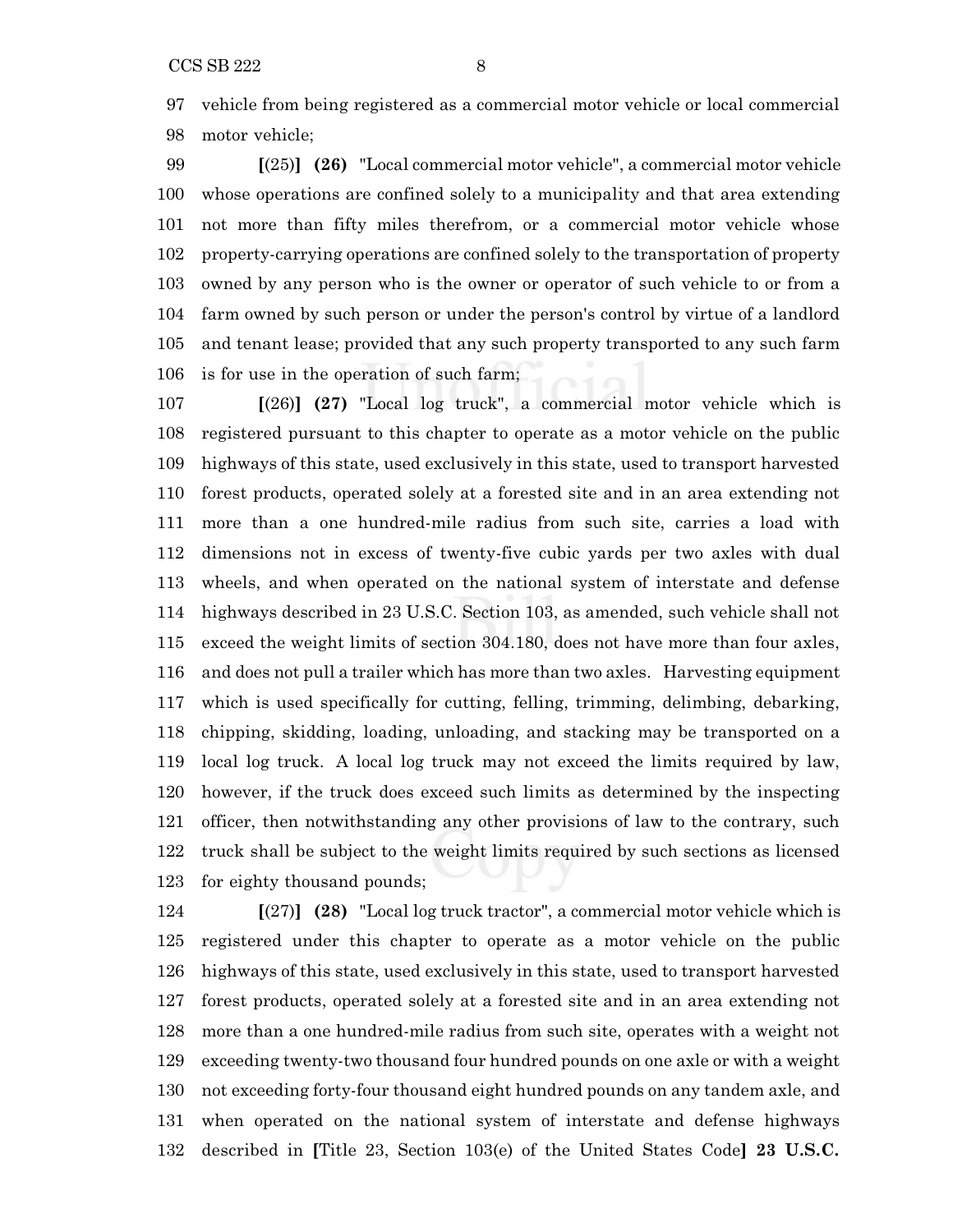**Section 103, as amended**, such vehicle does not exceed the weight limits contained in section 304.180, and does not have more than three axles and does not pull a trailer which has more than two axles. Violations of axle weight limitations shall be subject to the load limit penalty as described for in sections 304.180 to 304.220;

 **[**(28)**] (29)** "Local transit bus", a bus whose operations are confined wholly within a municipal corporation, or wholly within a municipal corporation and a commercial zone, as defined in section 390.020, adjacent thereto, forming a part of a public transportation system within such municipal corporation and such municipal corporation and adjacent commercial zone;

 **[**(29)**] (30)** "Log truck", a vehicle which is not a local log truck or local log truck tractor and is used exclusively to transport harvested forest products to and from forested sites which is registered pursuant to this chapter to operate as a motor vehicle on the public highways of this state for the transportation of harvested forest products;

 **[**(30)**] (31)** "Major component parts", the rear clip, cowl, frame, body, cab, front-end assembly, and front clip, as those terms are defined by the director of revenue pursuant to rules and regulations or by illustrations;

 **[**(31)**] (32)** "Manufacturer", any person, firm, corporation or association engaged in the business of manufacturing or assembling motor vehicles, trailers or vessels for sale;

 **[**(32)**] (33)** "Motor change vehicle", a vehicle manufactured prior to August, 1957, which receives a new, rebuilt or used engine, and which used the number stamped on the original engine as the vehicle identification number;

 **[**(33)**] (34)** "Motor vehicle", any self-propelled vehicle not operated exclusively upon tracks, except farm tractors;

 **[**(34)**] (35)** "Motor vehicle primarily for business use", any vehicle other than a recreational motor vehicle, motorcycle, motortricycle, or any commercial motor vehicle licensed for over twelve thousand pounds:

(a) Offered for hire or lease; or

(b) The owner of which also owns ten or more such motor vehicles;

**[**(35)**] (36)** "Motorcycle", a motor vehicle operated on two wheels;

 **[**(36)**] (37)** "Motorized bicycle", any two-wheeled or three-wheeled device having an automatic transmission and a motor with a cylinder capacity of not more than fifty cubic centimeters, which produces less than three gross brake horsepower, and is capable of propelling the device at a maximum speed of not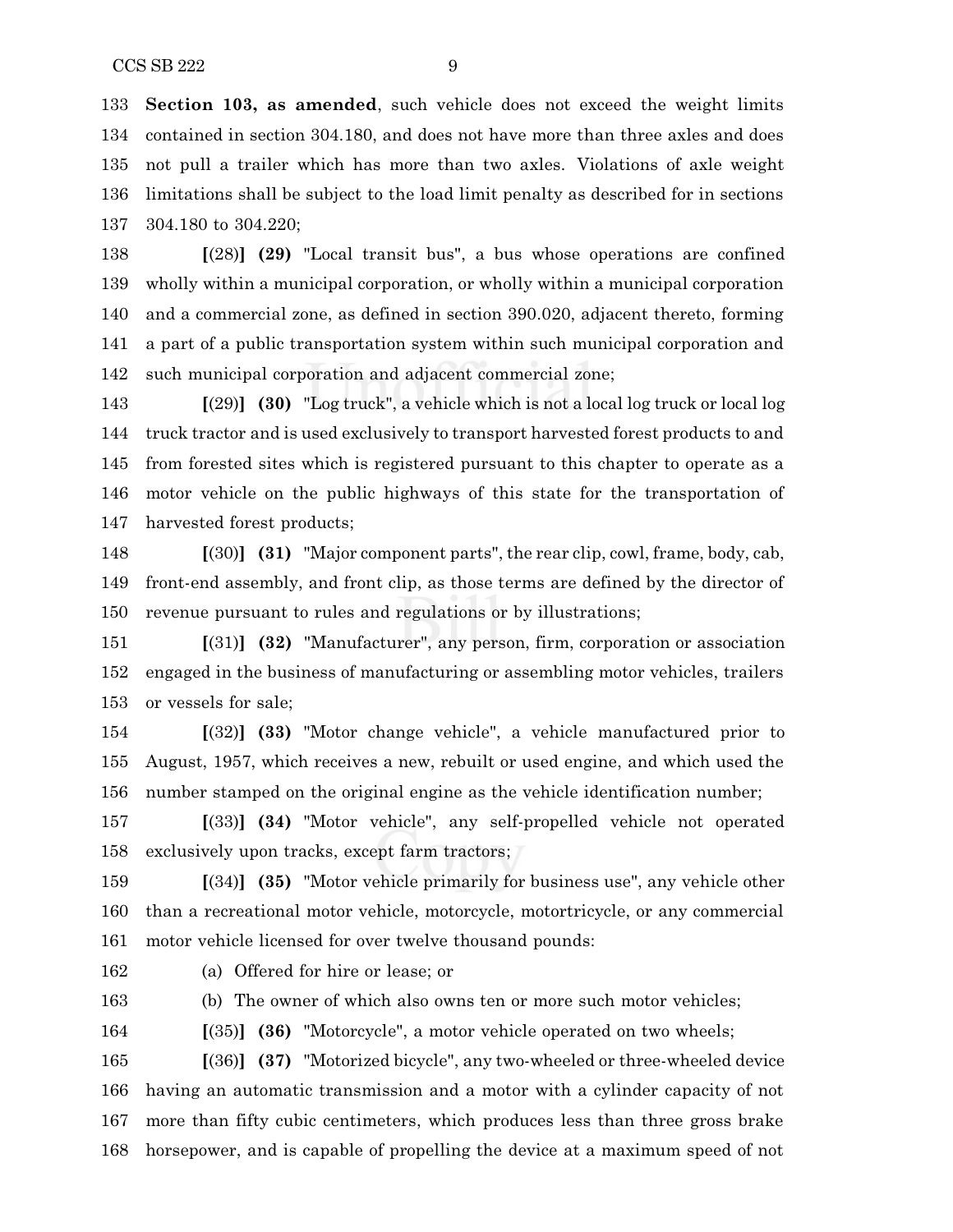more than thirty miles per hour on level ground;

 **[**(37)**] (38)** "Motortricycle", a motor vehicle operated on three wheels, including a motorcycle while operated with any conveyance, temporary or otherwise, requiring the use of a third wheel. A motortricycle shall not be included in the definition of all-terrain vehicle;

 **[**(38)**] (39)** "Municipality", any city,town or village, whether incorporated or not;

 **[**(39)**] (40)** "Nonresident", a resident of a state or country other than the state of Missouri;

 **[**(40)**] (41)** "Non-USA-std motor vehicle", a motor vehicle not originally manufactured in compliance with United States emissions or safety standards; **[**(41)**] (42)** "Operator", any person who operates or drives a motor vehicle;

 **[**(42)**] (43)** "Owner", any person, firm, corporation or association, who holds the legal title to a vehicle or in the event a vehicle is the subject of an agreement for the conditional sale or lease thereof with the right of purchase upon performance of the conditions stated in the agreement and with an immediate right of possession vested in the conditional vendee or lessee, or in the event a mortgagor of a vehicle is entitled to possession, then such conditional vendee or lessee or mortgagor shall be deemed the owner **[**for the purpose of this law**]**;

 **[**(43)**] (44)** "Public garage", a place of business where motor vehicles are housed, stored, repaired, reconstructed or repainted for persons other than the owners or operators of such place of business;

 **[**(44)**] (45)** "Rebuilder", a business that repairs or rebuilds motor vehicles owned by the rebuilder, but does not include certificated common or contract carriers of persons or property;

 **[**(45)**] (46)** "Reconstructed motor vehicle", a vehicle that is altered from its original construction by the addition or substitution of two or more new or used major component parts, excluding motor vehicles made from all new parts, and new multistage manufactured vehicles;

 **[**(46)**] (47)** "Recreational motor vehicle", any motor vehicle designed, constructed or substantially modified so that it may be used and is used for the purposes of temporary housing quarters, including therein sleeping and eating facilities which are either permanently attached to the motor vehicle or attached to a unit which is securely attached to the motor vehicle. Nothing herein shall prevent any motor vehicle from being registered as a commercial motor vehicle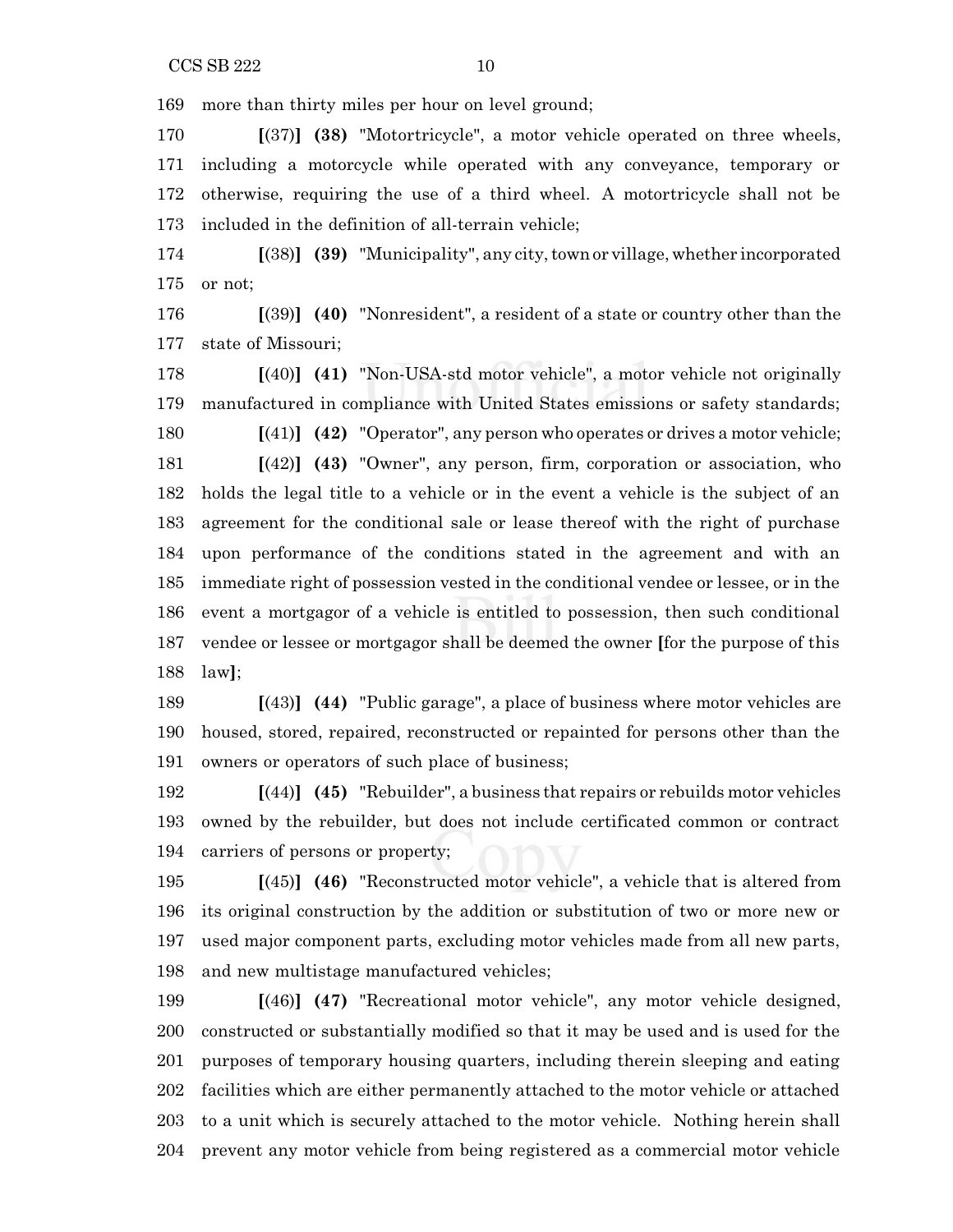if the motor vehicle could otherwise be so registered;

 **[**(47)**] (48)** "Recreational off-highway vehicle", any motorized vehicle manufactured and used exclusively for off-highway use which is more than fifty inches but no more than sixty-seven inches in width, with an unladen dry weight of two thousand pounds or less, traveling on four or more nonhighway tires and which may have access to ATV trails;

 **[**(48)**] (49)** "Rollback or car carrier", any vehicle specifically designed to transport wrecked, disabled or otherwise inoperable vehicles, when the transportation is directly connected to a wrecker or towing service;

 **[**(49)**] (50)** "Saddlemount combination", a combination of vehicles in which a truck or truck tractor tows one or more trucks or truck tractors, each connected by a saddle to the frame or fifth wheel of the vehicle in front of it. The "saddle" is a mechanism that connects the front axle of the towed vehicle to the frame or fifth wheel of the vehicle in front and functions like a fifth wheel kingpin connection. When two vehicles are towed in this manner the combination is called a "double saddlemount combination". When three vehicles are towed in this manner, the combination is called a "triple saddlemount combination";

 **[**(50)**] (51)** "Salvage dealer and dismantler", a business that dismantles used motor vehicles for the sale of the parts thereof, and buys and sells used motor vehicle parts and accessories;

 **[**(51)**] (52)** "Salvage vehicle", a motor vehicle, semitrailer, or house trailer which:

 (a) Was damaged during a year that is no more than six years after the manufacturer's model year designation for such vehicle to the extent that the total cost of repairs to rebuild or reconstruct the vehicle to its condition immediately before it was damaged for legal operation on the roads or highways exceeds eighty percent of the fair market value of the vehicle immediately preceding the time it was damaged;

 (b) By reason of condition or circumstance, has been declared salvage, either by its owner, or by a person, firm, corporation, or other legal entity exercising the right of security interest in it;

 (c) Has been declared salvage by an insurance company as a result of settlement of a claim;

(d) Ownership of which is evidenced by a salvage title; or

 (e) Is abandoned property which is titled pursuant to section 304.155 or section 304.157 and designated with the words "salvage/abandoned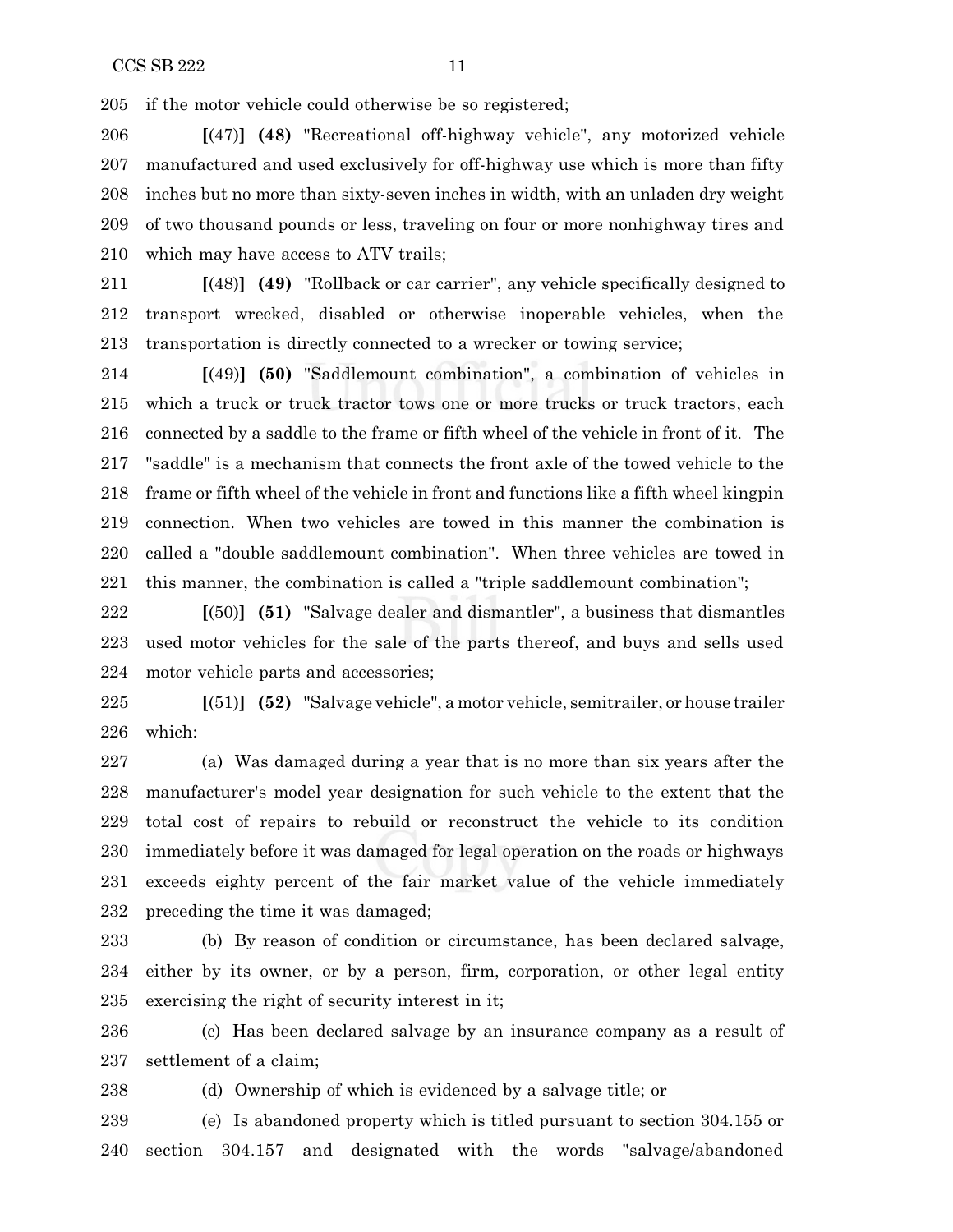$CCSSB 222$  12

 property". The total cost of repairs to rebuild or reconstruct the vehicle shall not include the cost of repairing, replacing, or reinstalling inflatable safety restraints, tires, sound systems, or damage as a result of hail, or any sales tax on parts or materials to rebuild or reconstruct the vehicle. For purposes of this definition, "fair market value" means the retail value of a motor vehicle as:

 a. Set forth in a current edition of any nationally recognized compilation of retail values, including automated databases, or from publications commonly used by the automotive and insurance industries to establish the values of motor vehicles;

 b. Determined pursuant to a market survey of comparable vehicles with regard to condition and equipment; and

 c. Determined by an insurance company using any other procedure recognized by the insurance industry, including market surveys, that is applied by the company in a uniform manner;

 **[**(52)**] (53)** "School bus", any motor vehicle used solely to transport students to or from school or to transport students to or from any place for educational purposes;

 **[**(53)**] (54)** "Scrap processor", a business that, through the use of fixed or mobile equipment, flattens, crushes, or otherwise accepts motor vehicles and vehicle parts for processing or transportation to a shredder or scrap metal operator for recycling;

 **[**(54)**] (55)** "Shuttle bus", a motor vehicle used or maintained by any person, firm, or corporation as an incidental service to transport patrons or customers of the regular business of such person, firm, or corporation to and from the place of business of the person, firm, or corporation providing the service at no fee or charge. Shuttle buses shall not be registered as buses or as commercial motor vehicles;

 **[**(55)**] (56)** "Special mobile equipment", every self-propelled vehicle not designed or used primarily for the transportation of persons or property and incidentally operated or moved over the highways, including farm equipment, implements of husbandry, road construction or maintenance machinery, ditch- digging apparatus, stone crushers, air compressors, power shovels, cranes, graders, rollers, well-drillers and wood-sawing equipment used for hire, asphalt spreaders, bituminous mixers, bucket loaders, ditchers, leveling graders, finished machines, motor graders, road rollers, scarifiers, earth-moving carryalls, scrapers, drag lines, concrete pump trucks, rock-drilling and earth-moving equipment. This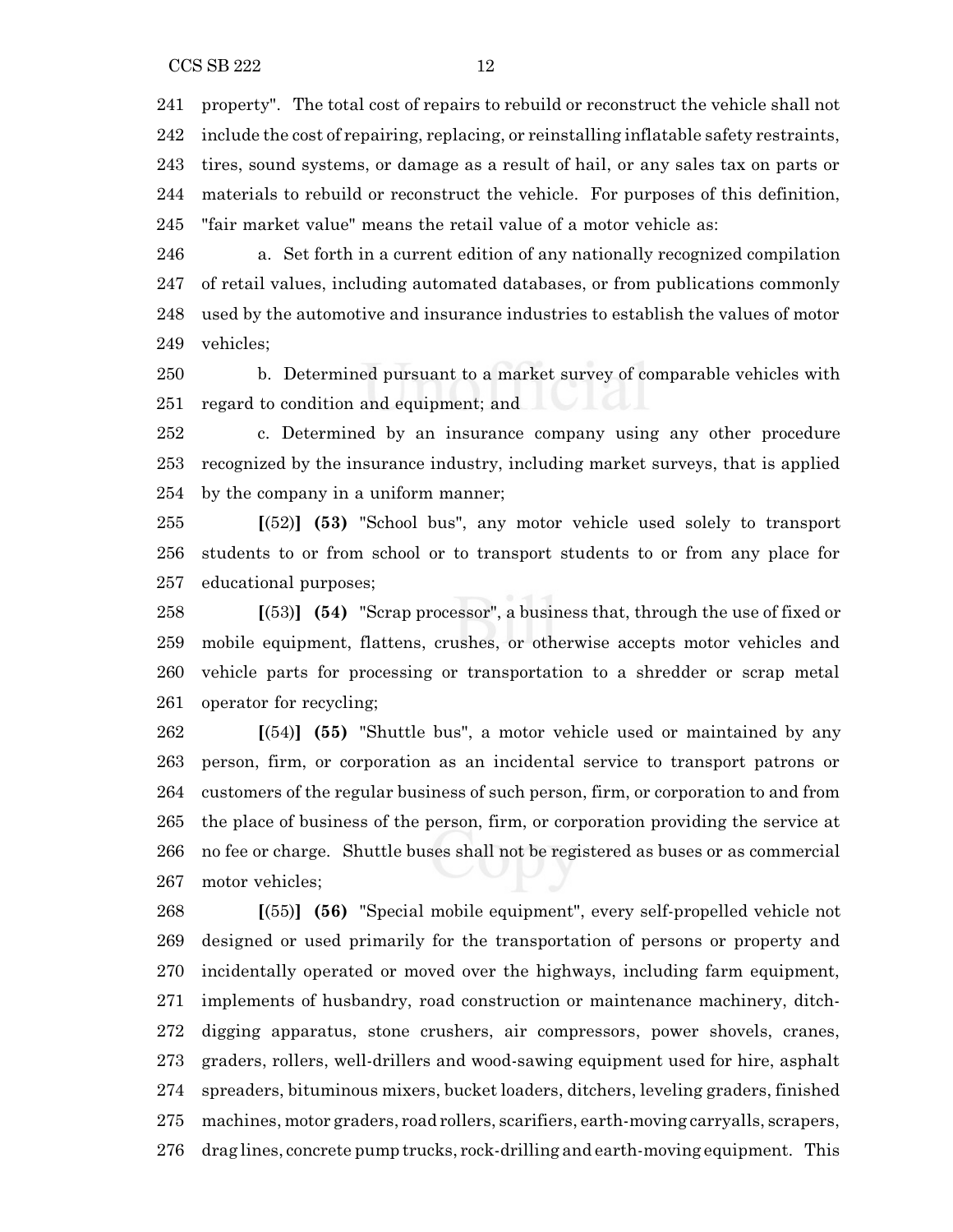enumeration shall be deemed partial and shall not operate to exclude other such vehicles which are within the general terms of this section;

 **[**(56)**] (57)** "Specially constructed motor vehicle", a motor vehicle which shall not have been originally constructed under a distinctive name, make, model or type by a manufacturer of motor vehicles. The term specially constructed motor vehicle includes kit vehicles;

 **[**(57)**] (58)** "Stinger-steered combination", a truck tractor-semitrailer wherein the fifth wheel is located on a drop frame located behind and below the rearmost axle of the power unit;

 **[**(58)**] (59)** "Tandem axle", a group of two or more axles, arranged one behind another, the distance between the extremes of which is more than forty inches and not more than ninety-six inches apart;

 **(60) "Towaway trailer transporter combination", a combination of vehicles consisting of a trailer transporter towing unit and two trailers or semitrailers, with a total weight that does not exceed twenty-six thousand pounds; and in which the trailers or semitrailers carry no property and constitute inventory property of a manufacturer, distributer, or dealer of such trailers or semitrailers;**

 **[**(59)**] (61)** "Tractor", "truck tractor" or "truck-tractor", a self-propelled motor vehicle designed for drawing other vehicles, but not for the carriage of any load when operating independently. When attached to a semitrailer, it supports a part of the weight thereof;

 **[**(60)**] (62)** "Trailer", any vehicle without motive power designed for carrying property or passengers on its own structure and for being drawn by a self-propelled vehicle, except those running exclusively on tracks, including a semitrailer or vehicle of the trailer type so designed and used in conjunction with a self-propelled vehicle that a considerable part of its own weight rests upon and is carried by the towing vehicle. The term trailer shall not include cotton trailers as defined in **[**subdivision (8) of**]** this section and shall not include manufactured homes as defined in section 700.010;

 **(63) "Trailer transporter towing unit", a power unit that is not used to carry property when operating in a towaway trailer transporter combination;**

 **[**(61)**] (64)** "Truck", a motor vehicle designed, used, or maintained for the transportation of property;

**[**(62)**] (65)** "Truck-tractor semitrailer-semitrailer", a combination vehicle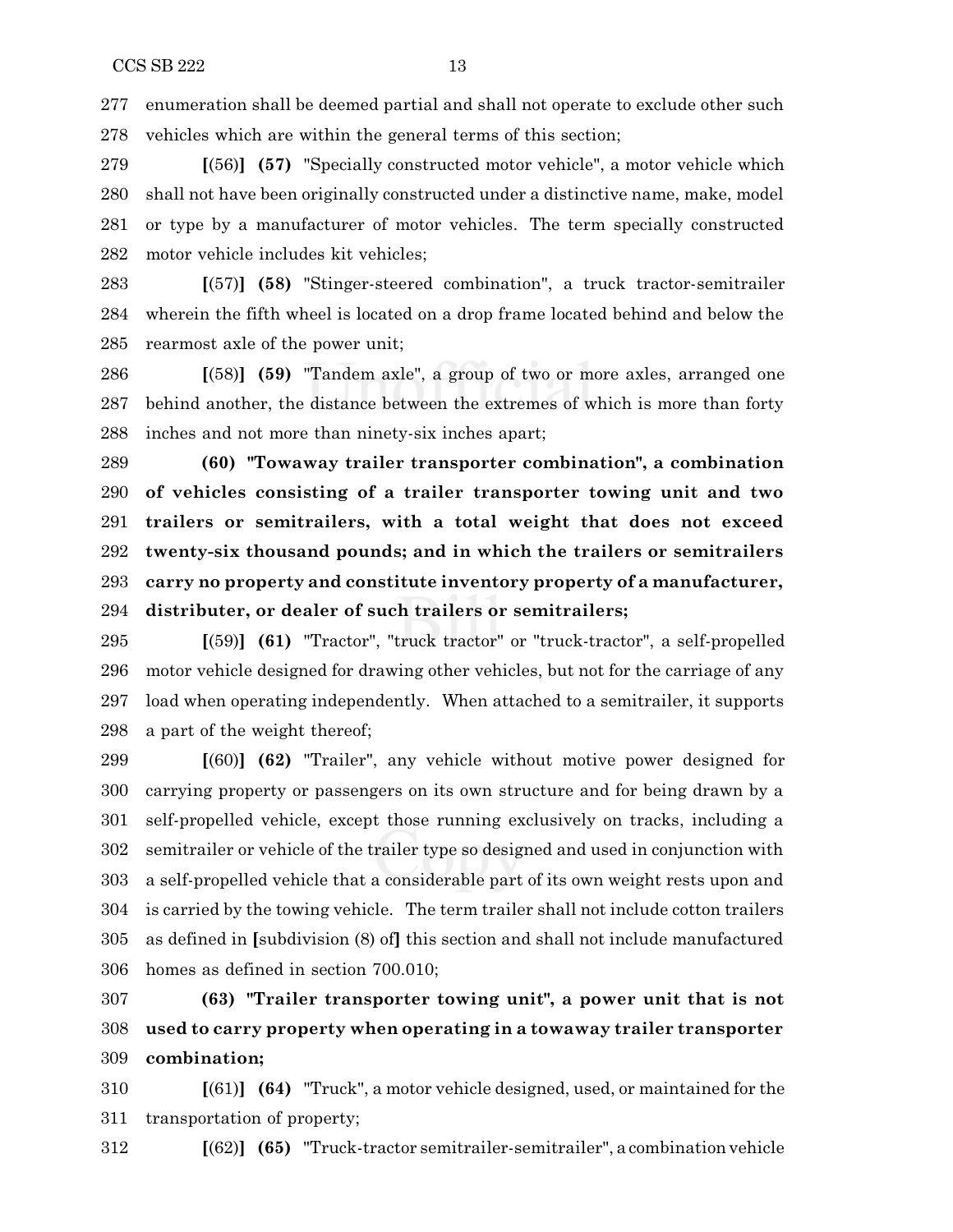in which the two trailing units are connected with a B-train assembly which is a rigid frame extension attached to the rear frame of a first semitrailer which allows for a fifth-wheel connection point for the second semitrailer and has one less articulation point than the conventional A-dolly connected truck-tractor semitrailer-trailer combination;

 **[**(63)**] (66)** "Truck-trailer boat transporter combination", a boat transporter combination consisting of a straight truck towing a trailer using typically a ball and socket connection with the trailer axle located substantially at the trailer center of gravity rather than the rear of the trailer but so as to maintain a downward force on the trailer tongue;

 **[**(64)**] (67)** "Used parts dealer", a business that buys and sells used motor vehicle parts or accessories, but not including a business that sells only new, remanufactured or rebuilt parts. Business does not include isolated sales at a swap meet of less than three days;

 **[**(65)**] (68)** "Utility vehicle", any motorized vehicle manufactured and used exclusively for off-highway use which is more than fifty inches but no more than sixty-seven inches in width, with an unladen dry weight of two thousand pounds or less, traveling on four or six wheels, to be used primarily for landscaping, lawn care, or maintenance purposes;

 **[**(66)**] (69)** "Vanpool", any van or other motor vehicle used or maintained by any person, group, firm, corporation, association, city, county or state agency, or any member thereof, for the transportation of not less than eight nor more than forty-eight employees, per motor vehicle, to and from their place of employment; however, a vanpool shall not be included in the definition of the term bus or commercial motor vehicle as defined **[**by subdivisions (6) and (7) of**] in** this section, nor shall a vanpool driver be deemed a chauffeur as that term is defined by section 303.020; nor shall use of a vanpool vehicle for ride-sharing arrangements, recreational, personal, or maintenance uses constitute an unlicensed use of the motor vehicle, unless used for monetary profit other than for use in a ride-sharing arrangement;

 **[**(67)**] (70)** "Vehicle", any mechanical device on wheels, designed primarily for use, or used, on highways, except motorized bicycles, vehicles propelled or drawn by horses or human power, or vehicles used exclusively on fixed rails or tracks, or cotton trailers or motorized wheelchairs operated by handicapped persons;

**[**(68)**] (71)** "Wrecker" or "tow truck", any emergency commercial vehicle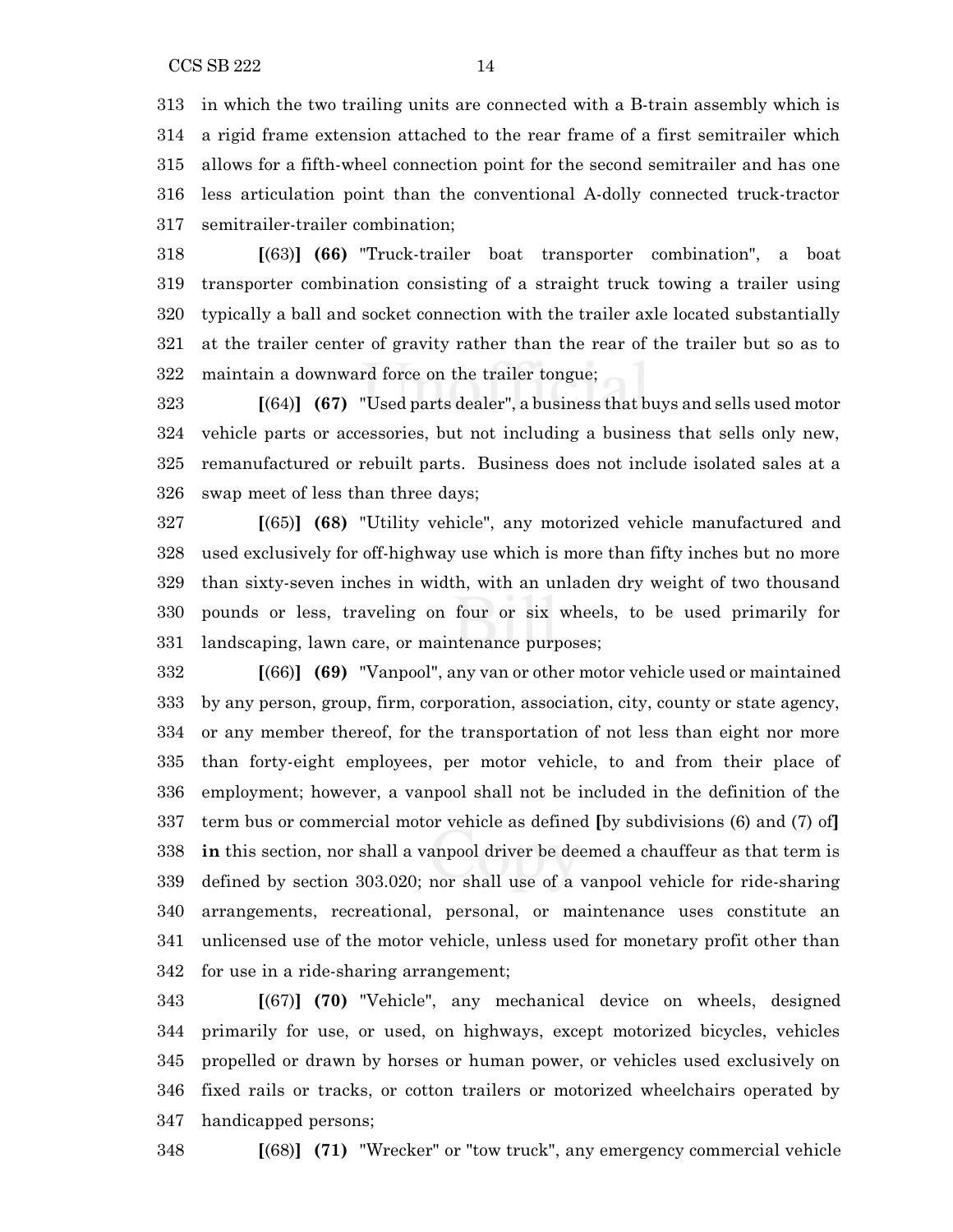equipped, designed and used to assist or render aid and transport or tow disabled or wrecked vehicles from a highway, road, street or highway rights-of-way to a point of storage or repair, including towing a replacement vehicle to replace a disabled or wrecked vehicle;

 **[**(69)**] (72)** "Wrecker or towing service", the act of transporting, towing or recovering with a wrecker, tow truck, rollback or car carrier any vehicle not owned by the operator of the wrecker, tow truck, rollback or car carrier for which the operator directly or indirectly receives compensation or other personal gain.

301.031. Notwithstanding the twenty-five mile operations limit imposed in **[**subdivision (24) of**]** section 301.010 upon local commercial motor vehicles, a local commercial motor vehicle licensed for forty-eight thousand pounds gross weight and above may be used to haul solid waste as defined in section 260.200 up to sixty miles from the municipality in which its operations are otherwise confined and still be eligible to register as a local commercial motor vehicle.

301.227. 1. Whenever a vehicle is sold for salvage, dismantling or rebuilding, the purchaser shall forward to the director of revenue within ten days the certificate of ownership or salvage certificate of title and the proper application and fee of eight dollars and fifty cents, and the director shall issue a negotiable salvage certificate of title to the purchaser of the salvaged vehicle. On vehicles purchased during a year that is no more than six years after the manufacturer's model year designation for such vehicle, it shall be mandatory that the purchaser apply for a salvage title. On vehicles purchased during a year that is more than six years after the manufacturer's model year designation for such vehicle, then application for a salvage title shall be optional on the part of the purchaser. Whenever a vehicle is sold for destruction and a salvage certificate of title, junking certificate, or certificate of ownership exists, the seller, if licensed under sections 301.217 to 301.221, shall forward the certificate to the director of revenue within ten days, with the notation of the date sold for destruction and the name of the purchaser clearly shown on the face of the certificate.

 2. Whenever a vehicle is classified as "junk", as defined in section 301.010, the purchaser may forward to the director of revenue a properly completed application for a junking certificate as well as the salvage certificate of title or certificate of ownership and the director shall issue a negotiable junking certificate to the purchaser of the vehicle. The director may also issue a junking certificate to a possessor of a vehicle manufactured twenty-six years or more prior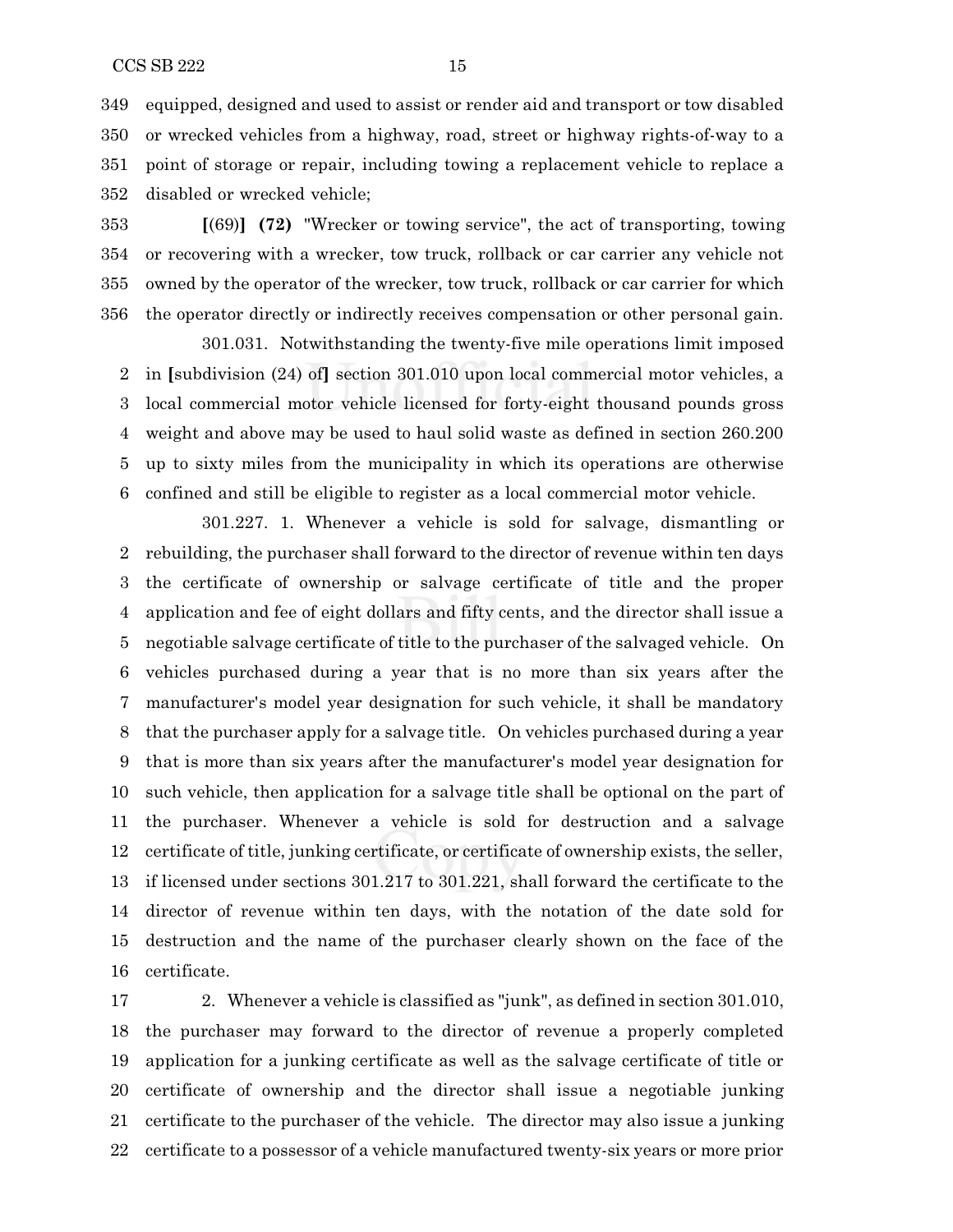to the current model year who has a bill of sale for said vehicle but does not possess a certificate of ownership, provided no claim of theft has been made on the vehicle and the highway patrol has by letter stated the vehicle is not listed as stolen after checking the registration number through its nationwide computer system. Such junking certificate may be granted within thirty days of the submission of a request. A junking certificate shall authorize the holder to possess, transport, or, by assignment, transfer ownership in such parts, scrap, or junk.

 3. For any vehicle issued a junking certificate or such similar document or classification pursuant to the laws of another state, regardless of whether such designation has been subsequently changed by law in any other state, the department shall only issue a junking certificate, and a salvage certificate of title or original certificate of ownership shall not thereafter be issued for such vehicle. Notwithstanding the provisions of this subsection, if the vehicle has not previously been classified as a junk vehicle, the applicant making the original junking certification application shall, within ninety days, be allowed to rescind his application for a junking certificate by surrendering the junking certificate and apply for a salvage certificate of title in his name. The seller of a vehicle for which a junking certificate has been applied for or issued shall disclose such fact in writing to any prospective buyers before sale of such vehicle; otherwise the sale shall be voidable at the option of the buyer.

 4. No scrap metal operator shall acquire or purchase a motor vehicle or parts thereof without, at the time of such acquisition, receiving the original certificate of ownership or salvage certificate of title or junking certificate from the seller of the vehicle or parts, unless the seller is a licensee under sections 301.219 to 301.221.

 5. All titles and certificates required to be received by scrap metal operators from nonlicensees shall be forwarded by the operator to the director of revenue within ten days of the receipt of the vehicle or parts.

 6. The scrap metal operator shall keep a record, for three years, of the seller's name and address, the salvage business license number of the licensee, date of purchase, and any vehicle or parts identification numbers open for inspection as provided in section 301.225.

 7. Notwithstanding any other provision of this section, a motor vehicle dealer as defined in section 301.550 and licensed under the provisions of sections 301.550 to 301.572 may negotiate one reassignment of a salvage certificate of title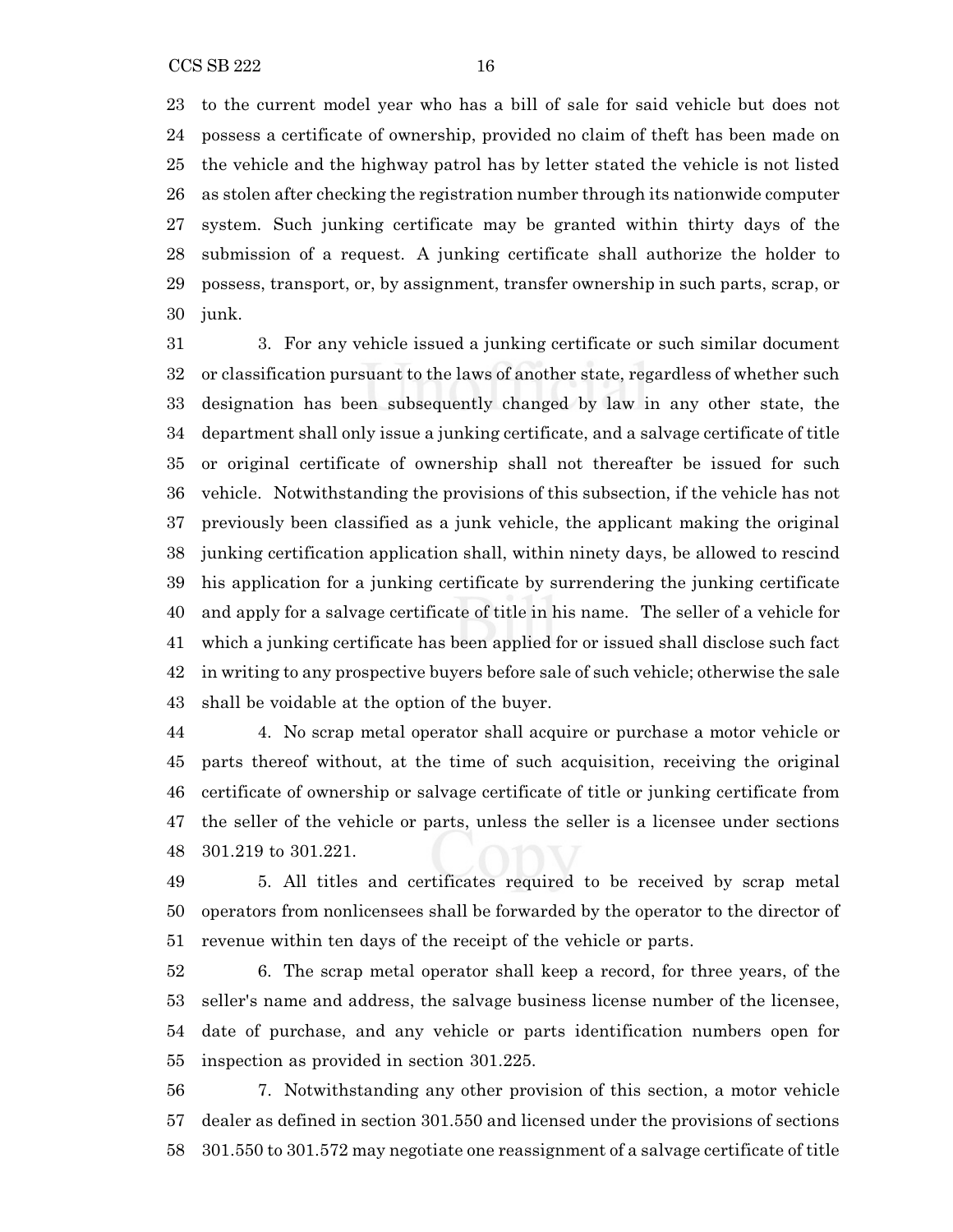on the back thereof.

 8. Notwithstanding the provisions of subsection 1 of this section, an insurance company which settles a claim for a stolen vehicle may apply for and shall be issued a negotiable salvage certificate of title without the payment of any fee upon proper application within thirty days after settlement of the claim for such stolen vehicle. However, if the insurance company upon recovery of a stolen vehicle determines that the stolen vehicle has not sustained damage to the extent that the vehicle would have otherwise been declared a salvage vehicle pursuant to **[**subdivision (51) of**]** section 301.010, then the insurance company may have the vehicle inspected by the Missouri state highway patrol, or other law enforcement agency authorized by the director of revenue, in accordance with the inspection provisions of subsection 9 of section 301.190. Upon receipt of title application, applicable fee, the completed inspection, and the return of any previously issued negotiable salvage certificate, the director shall issue an original title with no salvage or prior salvage designation. Upon the issuance of an original title the director shall remove any indication of the negotiable salvage title previously issued to the insurance company from the department's electronic records.

 9. Notwithstanding subsection 4 of this section or any other provision of the law to the contrary, if a motor vehicle is inoperable and is at least ten model years old, or the parts are from a motor vehicle that is inoperable and is at least ten model years old, a scrap metal operator may purchase or acquire such motor vehicle or parts without receiving the original certificate of ownership, salvage certificate of title, or junking certificate from the seller of the vehicle or parts, provided the scrap metal operator verifies with the department of revenue, via the department's online record access, that the motor vehicle is not subject to any recorded security interest or lien and the scrap metal operator complies with the requirements of this subsection. In lieu of forwarding certificates of title or ownership for such motor vehicles as required by subsection 5 of this section, the scrap metal operator shall forward a copy of the seller's state identification **card** along with a bill of sale to the department of revenue. The bill of sale form shall be designed by the director and such form shall include, but not be limited to, a certification that the motor vehicle is at least ten model years old, is inoperable, is not subject to any recorded security interest or lien, and a certification by the seller that the seller has the legal authority to sell or otherwise transfer the seller's interest in the motor vehicle or parts. Upon receipt of the information required by this subsection, the department of revenue shall cancel any certificate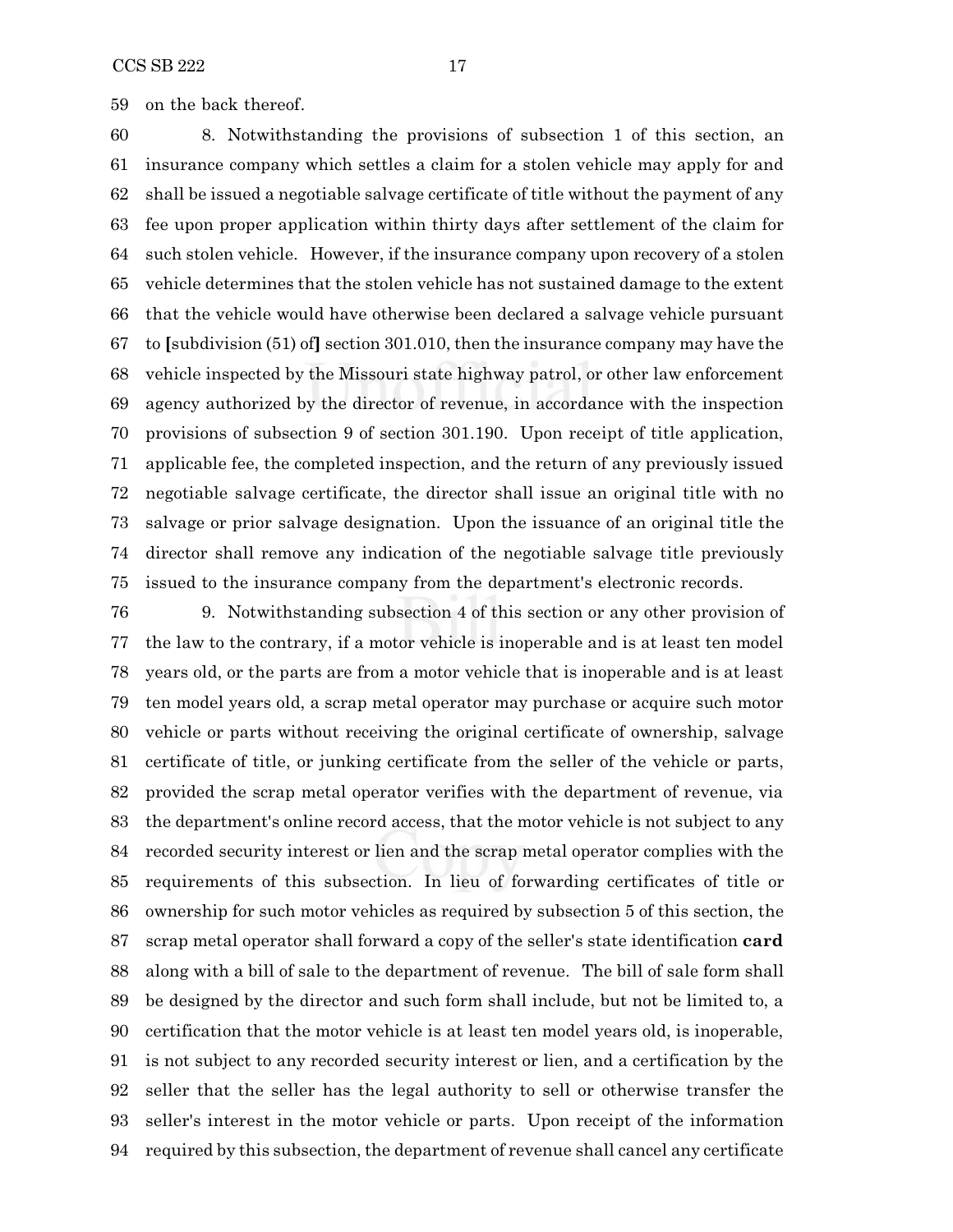of title or ownership and registration for the motor vehicle. If the motor vehicle is inoperable and at least twenty model years old, then the scrap metal operator shall not be required to verify with the department of revenue whether the motor vehicle is subject to any recorded security interests or liens. As used in this subsection, the term "inoperable" means a motor vehicle that is in a rusted, wrecked, discarded, worn out, extensively damaged, dismantled, and mechanically inoperative condition and the vehicle's highest and best use is for scrap purposes. The director of the department of revenue is directed to promulgate rules and regulations to implement and administer the provisions of this section, including but not limited to, the development of a uniform bill of sale. Any rule or portion of a rule, as that term is defined in section 536.010, that is created under the authority delegated in this section shall become effective only if it complies with and is subject to all of the provisions of chapter 536 and, if applicable, section 536.028. This section and chapter 536 are nonseverable and if any of the powers vested with the general assembly pursuant to chapter 536 to review, to delay the effective date, or to disapprove and annul a rule are subsequently held unconstitutional, then the grant of rulemaking authority and any rule proposed or adopted after August 28, 2012, shall be invalid and void.

301.550. 1. The definitions contained in section 301.010 shall apply to sections 301.550 to 301.573, and in addition as used in sections 301.550 to 301.573, the following terms mean:

 (1) "Boat dealer", any natural person, partnership, or corporation who, for a commission or with an intent to make a profit or gain of money or other thing of value, sells, barters, exchanges, leases or rents with the option to purchase, offers, attempts to sell, or negotiates the sale of any vessel or vessel trailer, whether or not the vessel or vessel trailer is owned by such person. The sale of six or more vessels or vessel trailers or both in any calendar year shall be required as evidence that such person is eligible for licensure as a boat dealer under sections 301.550 to 301.573. The boat dealer shall demonstrate eligibility for renewal of his license by selling six or more vessels or vessel trailers or both in the prior calendar year while licensed as a boat dealer pursuant to sections 301.550 to 301.573;

 (2) "Boat manufacturer", any person engaged in the manufacturing, assembling or modification of new vessels or vessel trailers as a regular business, including a person, partnership or corporation which acts for and is under the control of a manufacturer or assembly in connection with the distribution of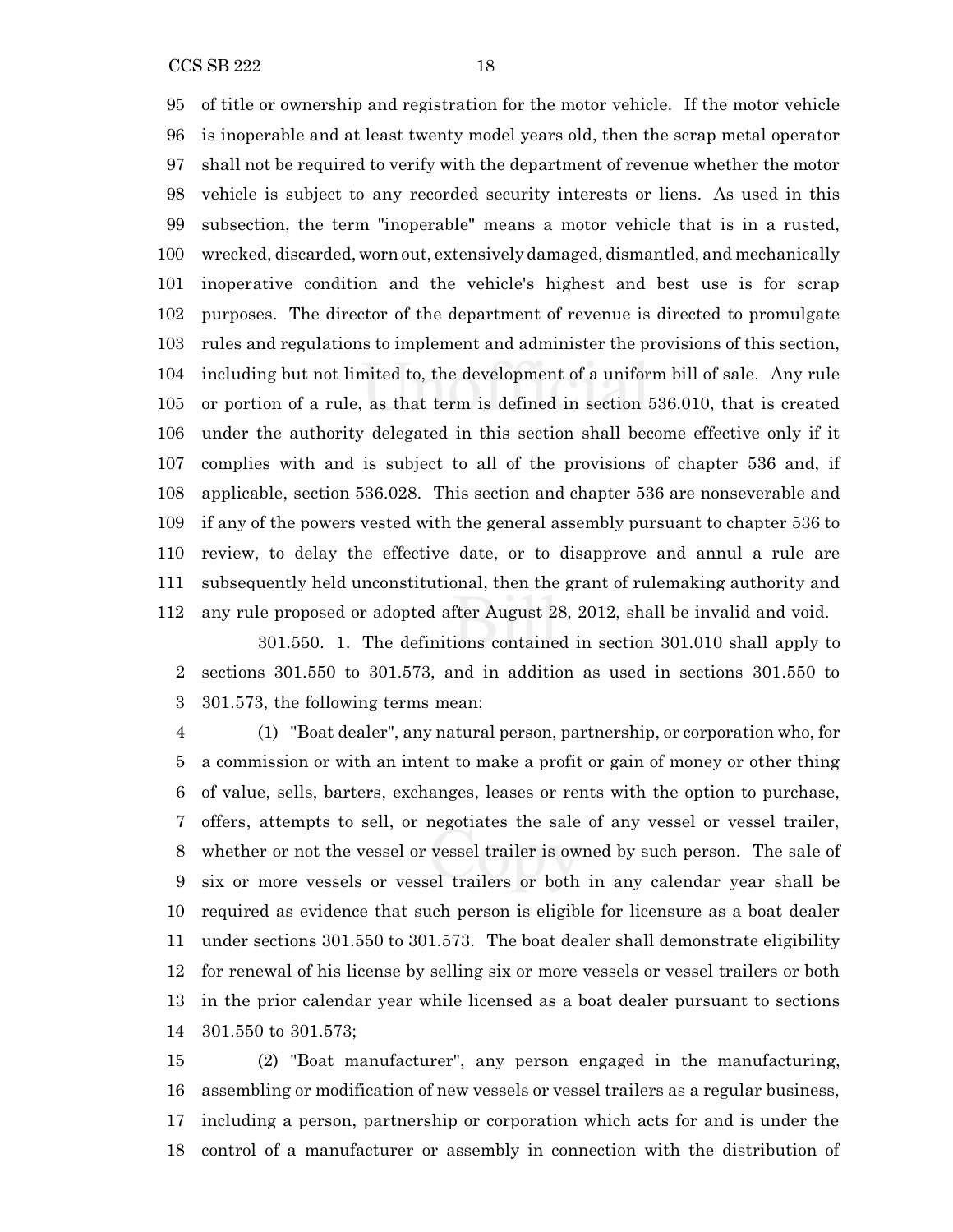vessels or vessel trailers;

(3) "Department", the Missouri department of revenue;

(4) "Director", the director of the Missouri department of revenue;

 (5) "Emergency vehicles", motor vehicles used as ambulances, law enforcement vehicles, and fire fighting and assistance vehicles;

 (6) "Manufacturer", any person engaged in the manufacturing, assembling or modification of new motor vehicles or trailers as a regular business, including a person, partnership or corporation which acts for and is under the control of a manufacturer or assembly in connection with the distribution of motor vehicles or accessories for motor vehicles;

 (7) "Motor vehicle broker", a person who holds himself out through solicitation, advertisement, or otherwise as one who offers to arrange a transaction involving the retail sale of a motor vehicle, and who is not:

 (a) A dealer, or any agent, or any employee of a dealer when acting on behalf of a dealer;

 (b) A manufacturer, or any agent, or employee of a manufacturer when acting on behalf of a manufacturer;

(c) The owner of the vehicle involved in the transaction; or

 (d) A public motor vehicle auction or wholesale motor vehicle auction where buyers are licensed dealers in this or any other jurisdiction;

 (8) "Motor vehicle dealer" or "dealer", any person who, for commission or with an intent to make a profit or gain of money or other thing of value, sells, barters, exchanges, leases or rents with the option to purchase, or who offers or attempts to sell or negotiates the sale of motor vehicles or trailers whether or not the motor vehicles or trailers are owned by such person; provided, however, an individual auctioneer or auction conducted by an auctioneer licensed pursuant to chapter 343 shall not be included within the definition of a motor vehicle dealer. The sale of six or more motor vehicles or trailers in any calendar year shall be required as evidence that such person is engaged in the motor vehicle business and is eligible for licensure as a motor vehicle dealer under sections 301.550 to 301.573. Any motor vehicle dealer licensed before August 28, 2007, shall be required to meet the minimum calendar year sales of six or more motor vehicles provided the dealer can prove the business achieved, cumulatively, six or more sales per year for the preceding twenty-four months in business; or if the dealer has not been in business for twenty-four months, the cumulative equivalent of one sale every two months for the months the dealer has been in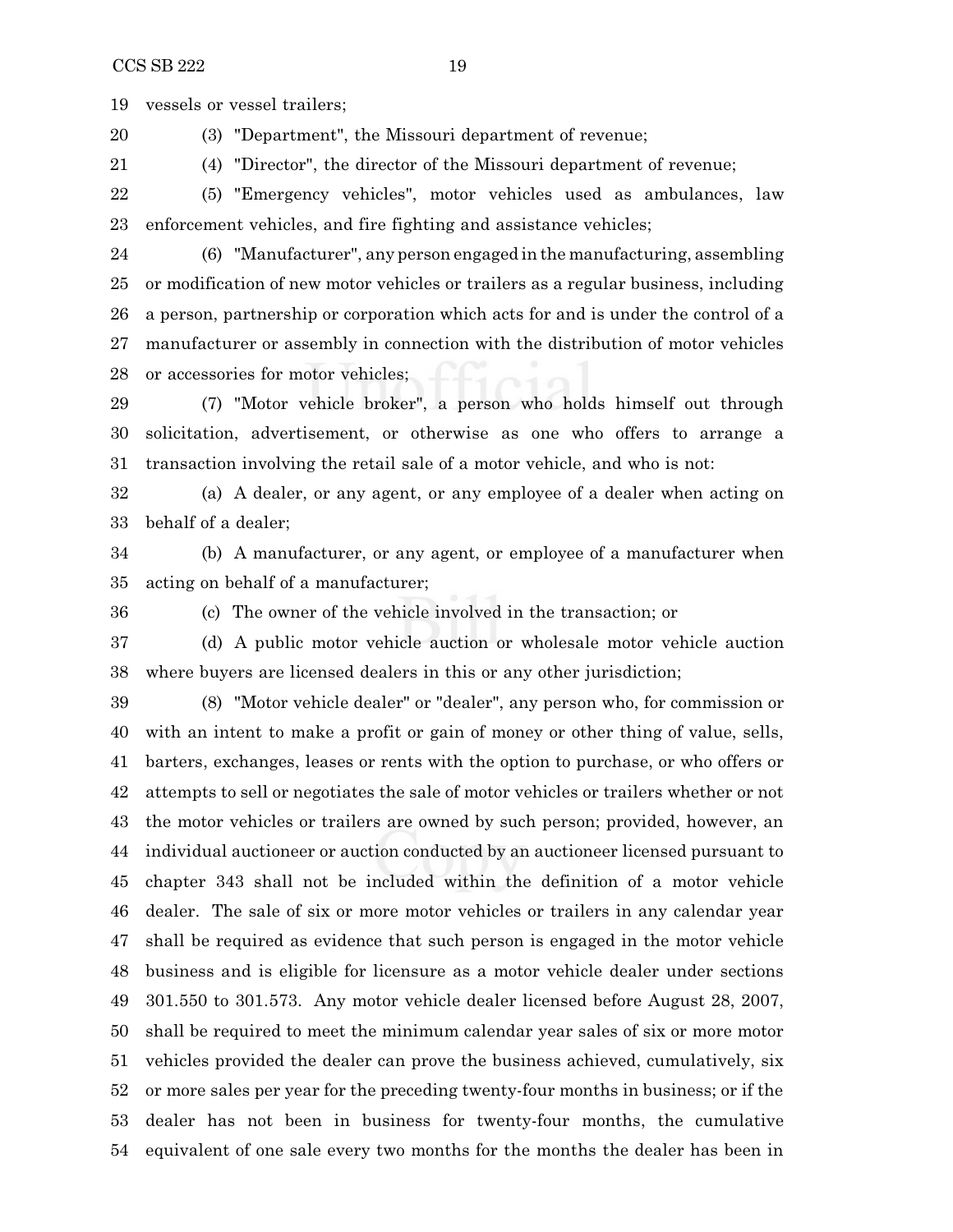business before August 28, 2007. Any licensed motor vehicle dealer failing to meet the minimum vehicle sales requirements as referenced in this subsection shall not be qualified to renew his or her license for one year. Applicants who reapply after the one-year period shall meet the requirement of six sales per year; (9) "New motor vehicle", any motor vehicle being transferred for the first

 time from a manufacturer, distributor or new vehicle dealer which has not been registered or titled in this state or any other state and which is offered for sale, barter or exchange by a dealer who is franchised to sell, barter or exchange that particular make of motor vehicle. The term "new motor vehicle" shall not include manufactured homes, as defined in section 700.010;

 (10) "New motor vehicle franchise dealer", any motor vehicle dealer who has been franchised to deal in a certain make of motor vehicle by the manufacturer or distributor of that make and motor vehicle and who may, in line with conducting his business as a franchise dealer, sell, barter or exchange used motor vehicles;

 (11) "Person" includes an individual, a partnership, corporation, an unincorporated society or association, joint venture or any other entity;

 (12) "Powersport dealer", any motor vehicle dealer who sells, either pursuant to a franchise agreement or otherwise, primarily motor vehicles including but not limited to motorcycles, all-terrain vehicles, and personal watercraft, as those terms are defined in this chapter and chapter 306;

 (13) "Public motor vehicle auction", any person, firm or corporation who takes possession of a motor vehicle whether by consignment, bailment or any other arrangement, except by title, for the purpose of selling motor vehicles at a public auction by a licensed auctioneer;

 (14) "Recreational motor vehicle dealer", a dealer of new or used motor vehicles designed, constructed or substantially modified for use as temporary housing quarters, including sleeping and eating facilities which are either permanently attached to the motor vehicle or attached to a unit which is securely attached to the motor vehicle;

 (15) "Storage lot", an area within the same city or county where a dealer may store excess vehicle inventory;

 (16) "Trailer dealer", any person selling, either exclusively or otherwise, trailers as defined in **[**subdivision (60) of**]** section 301.010. A trailer dealer may acquire a motor vehicle for resale only as a trade-in for a trailer. Notwithstanding the provisions of **[**subdivision (11) of**]** section 301.010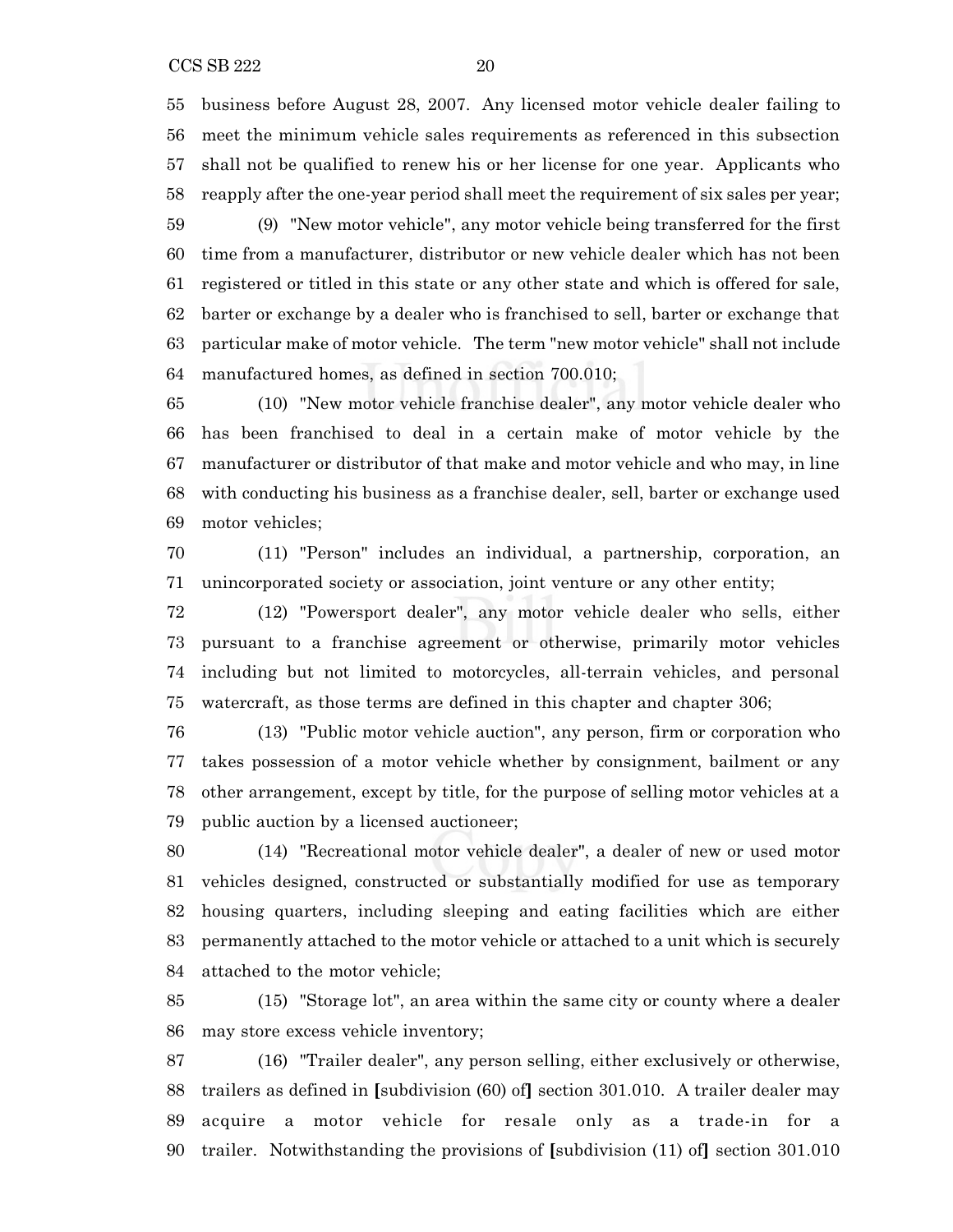$CCSSB 222$  21

 and section 301.069, trailer dealers may purchase one driveaway license plate to display such motor vehicle for demonstration purposes. The sale of six or more trailers in any calendar year shall be required as evidence that such person is engaged in the trailer business and is eligible for licensure as a trailer dealer under sections 301.550 to 301.573. Any trailer dealer licensed before August 28, 2007, shall be required to meet the minimum calendar year sales of six or more trailers provided the dealer can prove the business achieved, cumulatively, six or more sales per year for the preceding twenty-four months in business; or if the dealer has not been in business for twenty-four months, the cumulative equivalent of one sale every two months for the months the dealer has been in business before August 28, 2007. Any licensed trailer dealer failing to meet the minimum trailer and vehicle sales requirements as referenced in this subsection shall not be qualified to renew his or her license for one year. Applicants who reapply after the one-year period shall meet the requirement of six sales per year;

 (17) "Used motor vehicle", any motor vehicle which is not a new motor vehicle, as defined in sections 301.550 to 301.573, and which has been sold, bartered, exchanged or given away or which may have had a title issued in this state or any other state, or a motor vehicle so used as to be what is commonly known as a secondhand motor vehicle. In the event of an assignment of the statement of origin from an original franchise dealer to any individual or other motor vehicle dealer other than a new motor vehicle franchise dealer of the same make, the vehicle so assigned shall be deemed to be a used motor vehicle and a certificate of ownership shall be obtained in the assignee's name. The term "used motor vehicle" shall not include manufactured homes, as defined in section 700.010;

 (18) "Used motor vehicle dealer", any motor vehicle dealer who is not a new motor vehicle franchise dealer;

 (19) "Vessel", every boat and watercraft defined as a vessel in section 306.010;

 (20) "Vessel trailer", any trailer, as defined by section 301.010 which is designed and manufactured for the purposes of transporting vessels;

 (21) "Wholesale motor vehicle auction", any person, firm or corporation in the business of providing auction services solely in wholesale transactions at its established place of business in which the purchasers are motor vehicle dealers licensed by this or any other jurisdiction, and which neither buys, sells nor owns the motor vehicles it auctions in the ordinary course of its business. Except as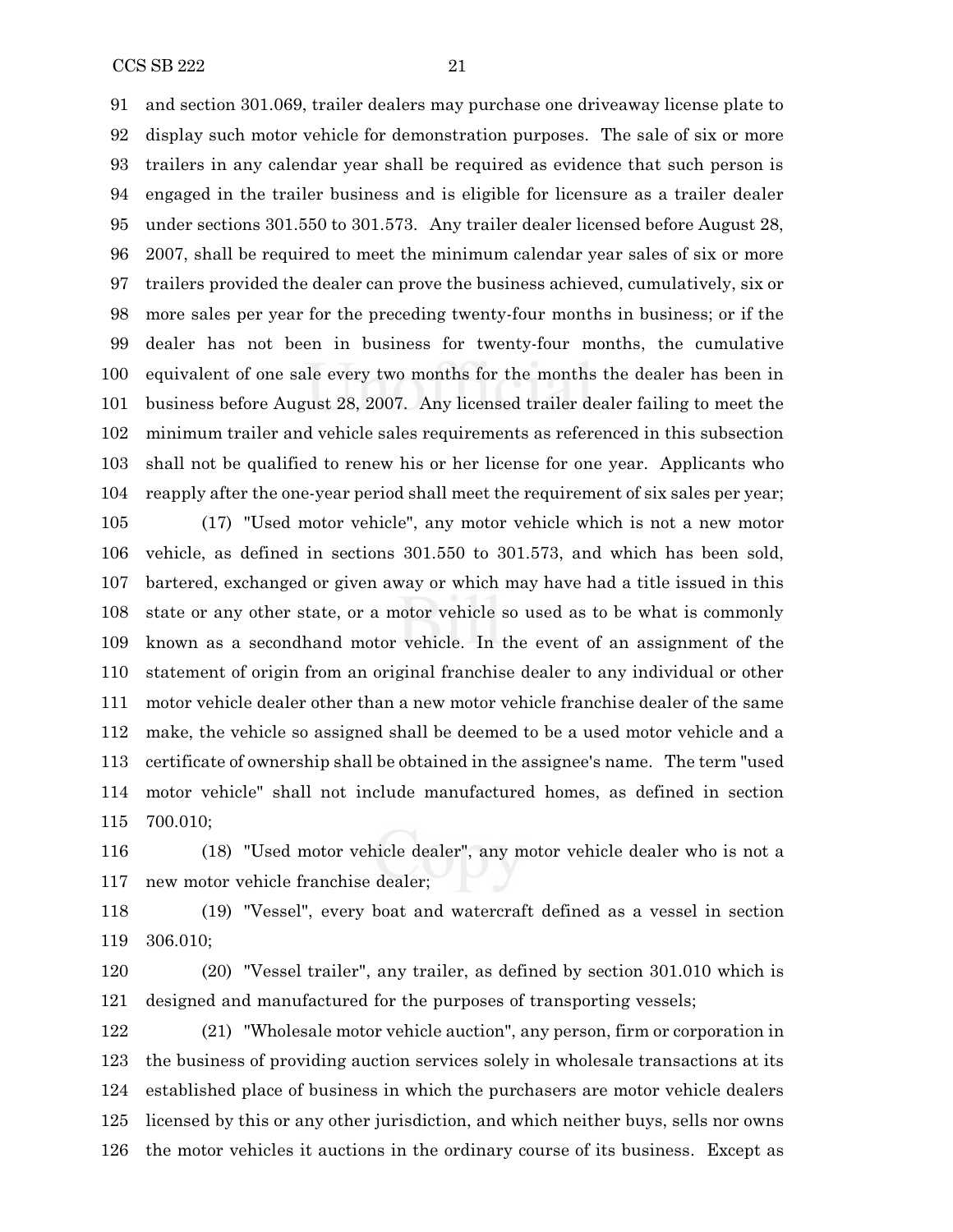$CCSSB 222$  22

 required by law with regard to the auction sale of a government-owned motor vehicle, a wholesale motor vehicle auction shall not provide auction services in connection with the retail sale of a motor vehicle;

 (22) "Wholesale motor vehicle dealer", a motor vehicle dealer who sells motor vehicles only to other new motor vehicle franchise dealers or used motor vehicle dealers or via auctions limited to other dealers of any class.

 2. For purposes of sections 301.550 to 301.573, neither the term motor vehicle nor the term trailer shall include manufactured homes, as defined in section 700.010.

3. Dealers shall be divided into classes as follows:

(1) Boat dealers;

(2) Franchised new motor vehicle dealers;

(3) Used motor vehicle dealers;

(4) Wholesale motor vehicle dealers;

(5) Recreational motor vehicle dealers;

(6) Historic motor vehicle dealers;

(7) Classic motor vehicle dealers;

(8) Powersport dealers; and

(9) Trailer dealers.

304.005. 1. As used in this section, the term "autocycle" means a three- wheeled motor vehicle **[**on**]** which the drivers and passengers ride in a **partially or** completely enclosed, **[**tandem**] non-straddle** seating area **[**that is equipped with air bag protection, a roll cage, safety belts for each occupant, and antilock brakes and**]** that is designed to be controlled with a steering wheel and pedals**, and has met applicable Department of Transportation National Highway Traffic Safety Administration requirements or Federal Motorcycle Safety Standards**.

 2. Notwithstanding subsection 2 of section 302.020, a person operating or riding in an autocycle shall not be required to wear protective headgear if the vehicle is equipped with a roof that meets or exceeds the standards established for protective headgear.

 3. No person shall operate an autocycle on any highway or street in this state unless the person has a valid driver's license. The operator of an autocycle, however, shall not be required to obtain a motorcycle or motortricycle license or endorsement pursuant to sections 302.010 to 302.340.

304.022. 1. Upon the immediate approach of an emergency vehicle giving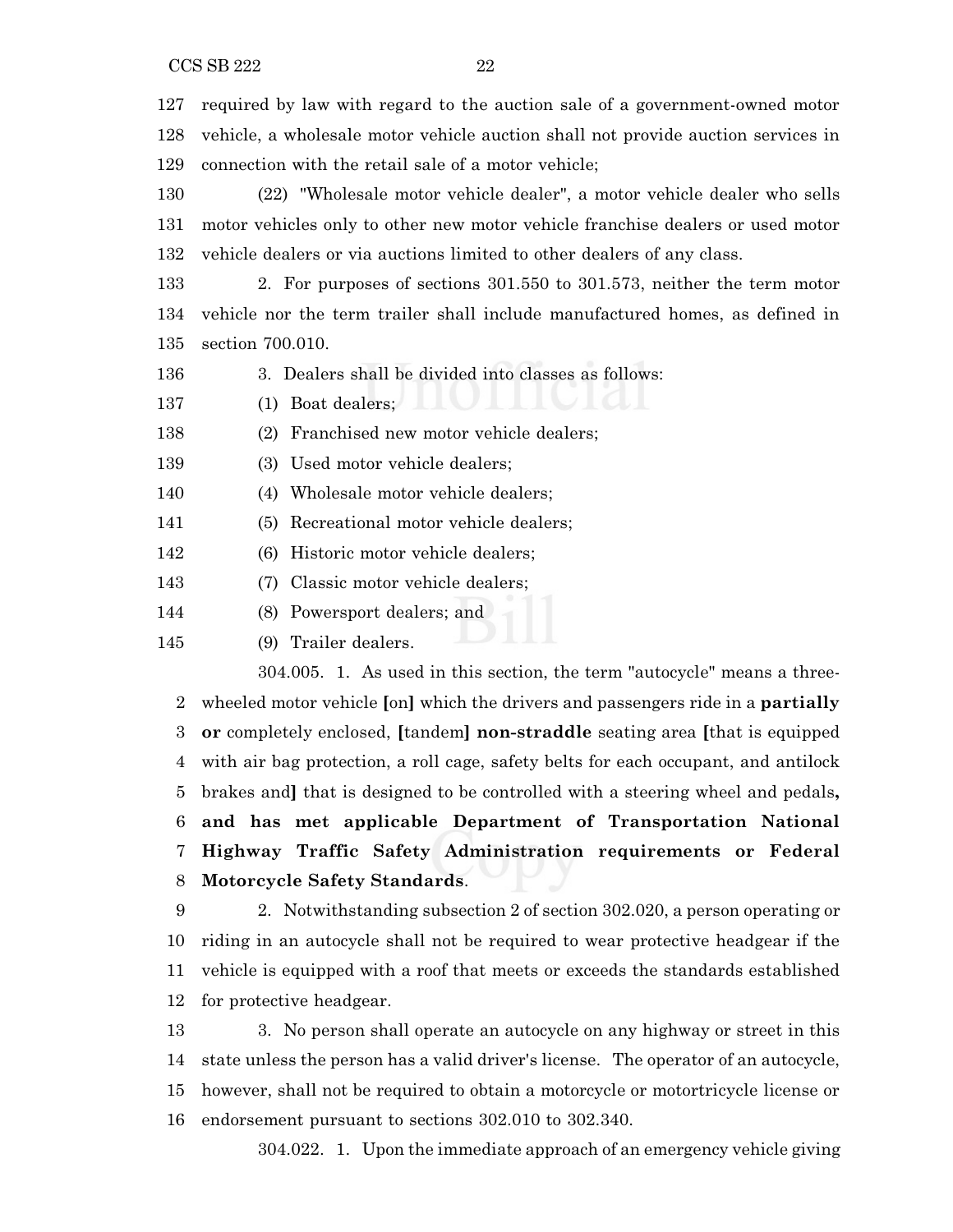audible signal by siren or while having at least one lighted lamp exhibiting red light visible under normal atmospheric conditions from a distance of five hundred feet to the front of such vehicle or a flashing blue light authorized by section 307.175, the driver of every other vehicle shall yield the right-of-way and shall immediately drive to a position parallel to, and as far as possible to the right of, the traveled portion of the highway and thereupon stop and remain in such position until such emergency vehicle has passed, except when otherwise directed by a police or traffic officer.

 2. Upon approaching a stationary **[**emergency**]** vehicle displaying lighted red or red and blue lights, or a stationary vehicle **[**owned by the state highways and transportation commission and operated by an authorized employee of the department of transportation or a stationary vehicle owned by a contractor or subcontractor performing work for the department of transportation**]** displaying lighted amber or amber and white lights, the driver of every motor vehicle shall:

 (1) Proceed with caution and yield the right-of-way, if possible with due regard to safety and traffic conditions, by making a lane change into a lane not adjacent to that of the stationary vehicle, if on a roadway having at least four lanes with not less than two lanes proceeding in the same direction as the approaching vehicle; or

 (2) Proceed with due caution and reduce the speed of the vehicle, maintaining a safe speed for road conditions, if changing lanes would be unsafe or impossible.

 3. The motorman of every streetcar shall immediately stop such car clear of any intersection and keep it in such position until the emergency vehicle has passed, except as otherwise directed by a police or traffic officer.

4. An "emergency vehicle" is a vehicle of any of the following types:

 (1) A vehicle operated by the state highway patrol, the state water patrol, the Missouri capitol police, a conservation agent, or a state park ranger, those vehicles operated by enforcement personnel of the state highways and transportation commission, police or fire department, sheriff, constable or deputy sheriff, federal law enforcement officer authorized to carry firearms and to make arrests for violations of the laws of the United States, traffic officer or coroner or by a privately owned emergency vehicle company;

 (2) A vehicle operated as an ambulance or operated commercially for the purpose of transporting emergency medical supplies or organs;

(3) Any vehicle qualifying as an emergency vehicle pursuant to section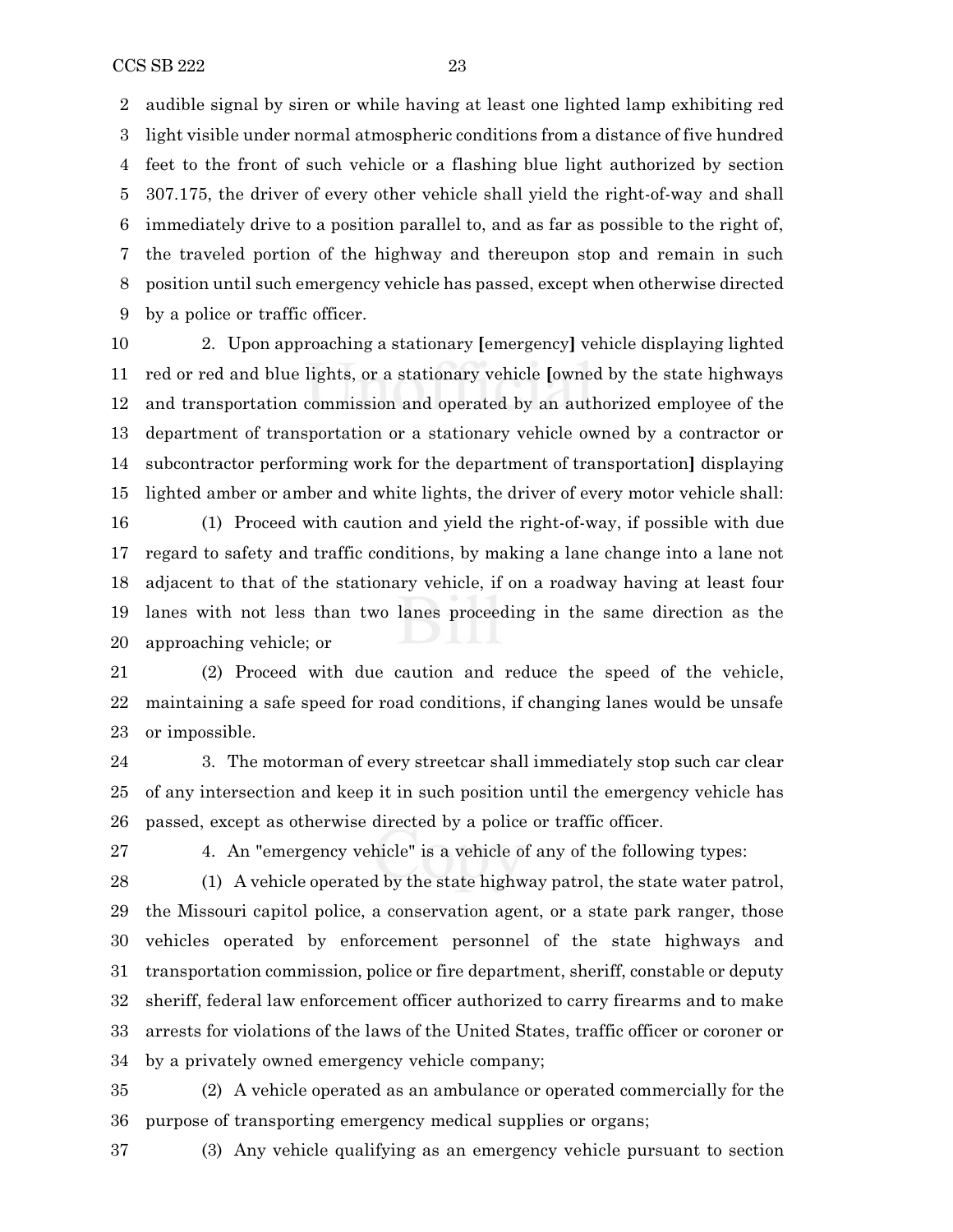307.175;

 (4) Any wrecker, or tow truck or a vehicle owned and operated by a public utility or public service corporation while performing emergency service;

 (5) Any vehicle transporting equipment designed to extricate human beings from the wreckage of a motor vehicle;

 (6) Any vehicle designated to perform emergency functions for a civil defense or emergency management agency established pursuant to the provisions of chapter 44;

 (7) Any vehicle operated by an authorized employee of the department of corrections who, as part of the employee's official duties, is responding to a riot, disturbance, hostage incident, escape or other critical situation where there is the threat of serious physical injury or death, responding to mutual aid call from another criminal justice agency, or in accompanying an ambulance which is transporting an offender to a medical facility;

 (8) Any vehicle designated to perform hazardous substance emergency functions established pursuant to the provisions of sections 260.500 to 260.550; or

 (9) Any vehicle owned by the state highways and transportation commission and operated by an authorized employee of the department of transportation that is marked as a department of transportation emergency response or motorist assistance vehicle.

 5. (1) The driver of any vehicle referred to in subsection 4 of this section shall not sound the siren thereon or have the front red lights or blue lights on except when such vehicle is responding to an emergency call or when in pursuit of an actual or suspected law violator, or when responding to, but not upon returning from, a fire.

(2) The driver of an emergency vehicle may:

 (a) Park or stand irrespective of the provisions of sections 304.014 to 304.025;

 (b) Proceed past a red or stop signal or stop sign, but only after slowing down as may be necessary for safe operation;

 (c) Exceed the prima facie speed limit so long as the driver does not endanger life or property;

 (d) Disregard regulations governing direction of movement or turning in specified directions.

(3) The exemptions granted to an emergency vehicle pursuant to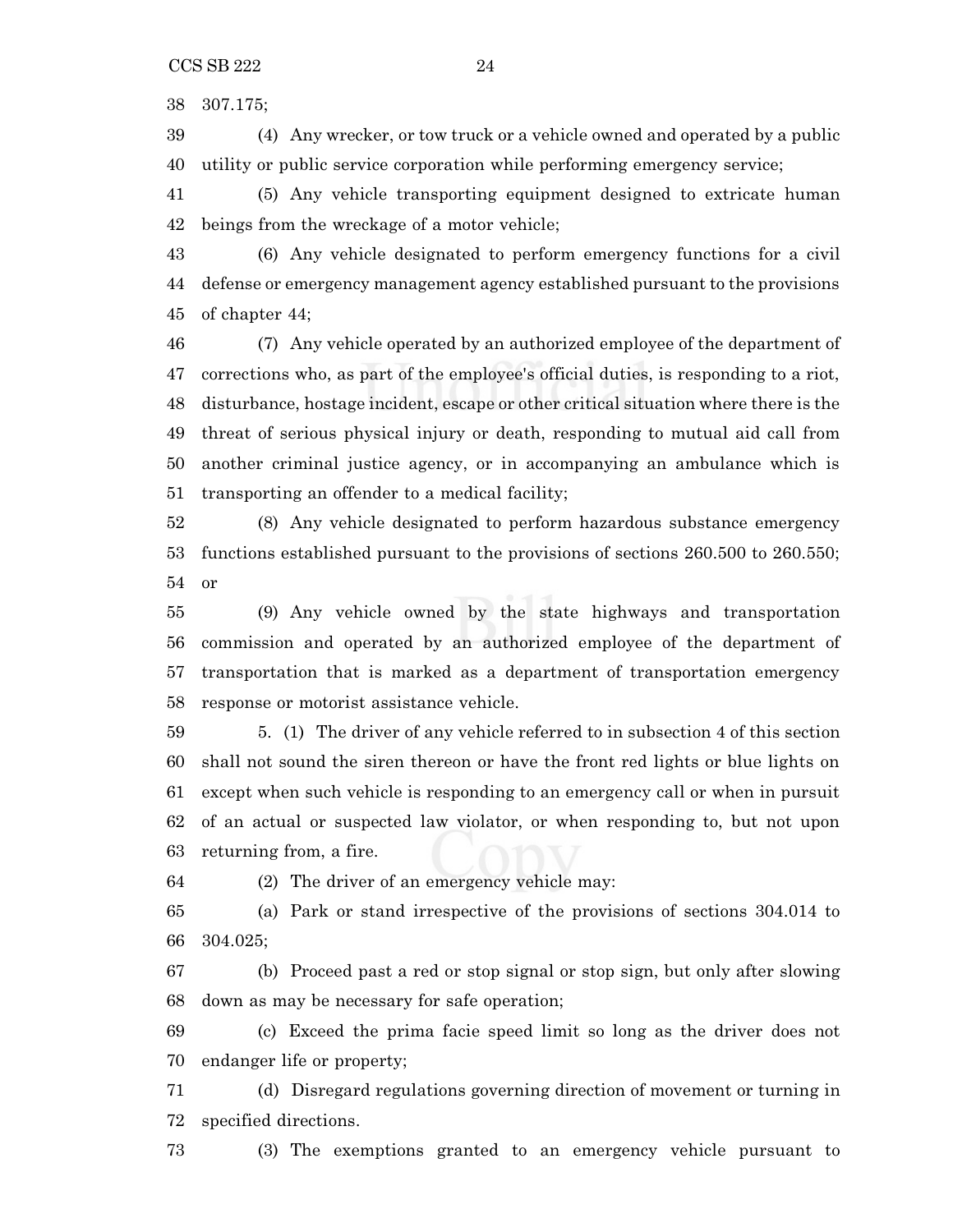subdivision (2) of this subsection shall apply only when the driver of any such vehicle while in motion sounds audible signal by bell, siren, or exhaust whistle as may be reasonably necessary, and when the vehicle is equipped with at least one lighted lamp displaying a red light or blue light visible under normal atmospheric conditions from a distance of five hundred feet to the front of such vehicle.

 6. No person shall purchase an emergency light as described in this section without furnishing the seller of such light an affidavit stating that the light will be used exclusively for emergency vehicle purposes.

7. Violation of this section shall be deemed a class A misdemeanor.

304.170. 1. No vehicle operated upon the highways of this state shall have a width, including load, in excess of one hundred two inches, except clearance lights, rearview mirrors or other accessories required by federal, state or city law or regulation. Provided however, a recreational vehicle as defined in section 700.010 may exceed the foregoing width limits if the appurtenances on such recreational vehicle extend no further than the rearview mirrors. Such mirrors may only extend the distance necessary to provide the required field of view before the appurtenances were attached.

 2. No vehicle operated upon the interstate highway system or upon any route designated by the **[**chief engineer of the state transportation department**] state highways and transportation commission** shall have a height, including load, in excess of fourteen feet. On all other highways, no vehicle shall have a height, including load, in excess of thirteen and one-half feet, except that any vehicle or combination of vehicles transporting automobiles or other motor vehicles may have a height, including load, of not more than fourteen feet.

 3. No single motor vehicle operated upon the highways of this state shall have a length, including load, in excess of forty-five feet, except as otherwise provided in this section.

 4. No bus, recreational motor vehicle or trackless trolley coach operated upon the highways of this state shall have a length in excess of forty-five feet, except that such vehicles may exceed the forty-five feet length when such excess length is caused by the projection of a front safety bumper or a rear safety bumper or both. Such safety bumper shall not cause the length of the bus or recreational motor vehicle to exceed the forty-five feet length limit by more than one foot in the front and one foot in the rear. **Notwithstanding any provision of this section to the contrary, an articulated bus, comprised of two or**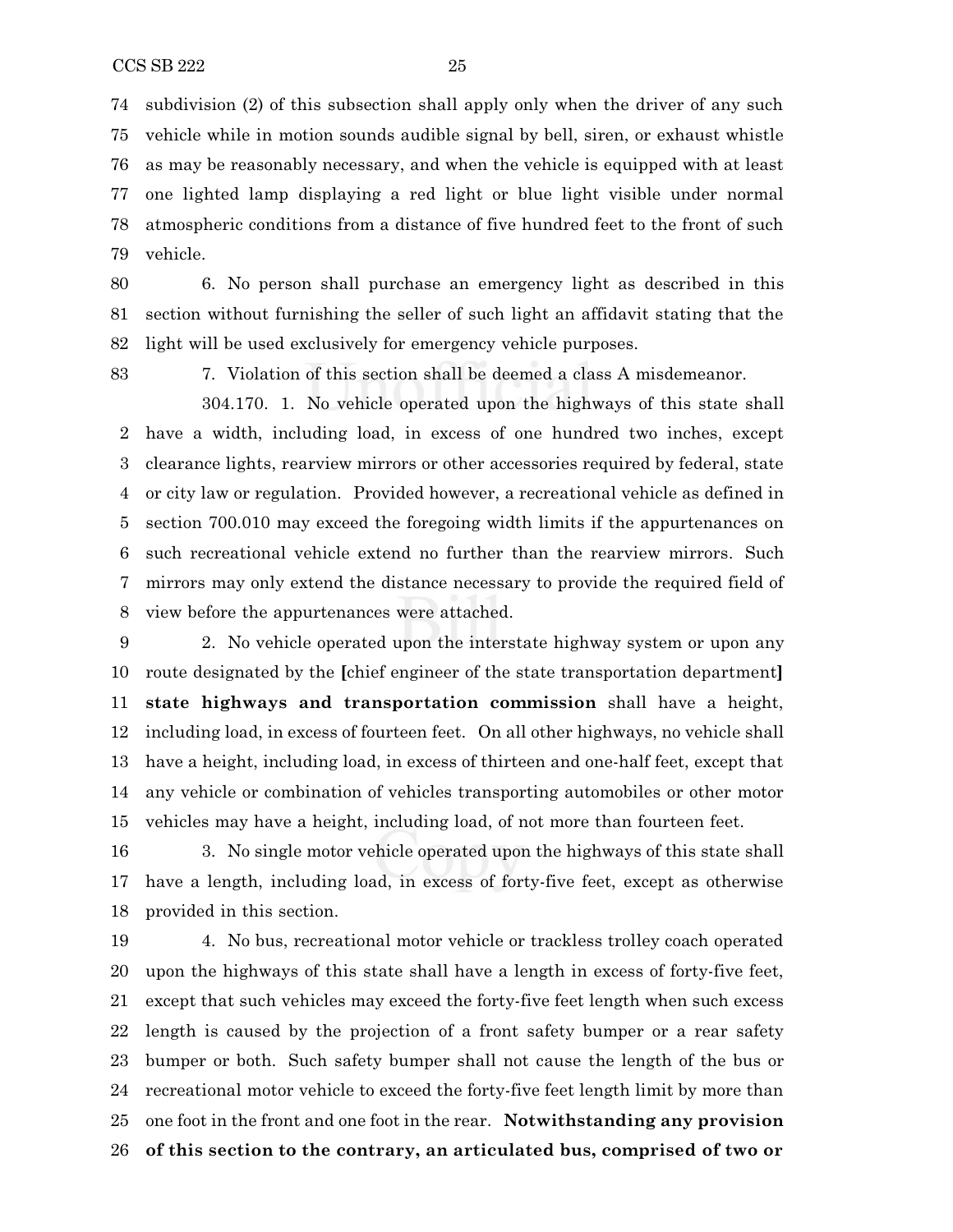**more sections connected by a flexible joint or other mechanism, may be up to sixty feet in length, not including safety bumpers which may extend one foot in front and one foot in the rear, and not including bicycle storage racks which may extend over the safety bumper by up to five feet when in the down position transporting a bicycle.** The term "safety bumper" means any device which may be fitted on an existing bumper or which replaces the bumper and is so constructed, treated, or manufactured that it absorbs energy upon impact.

 5. No combination of truck-tractor and semitrailer or truck-tractor equipped with dromedary and semitrailer operated upon the highways of this state shall have a length, including load, in excess of sixty feet; except that in order to comply with the provisions of **Pub. L. 97-424 codified in** Title 23 of the United States Code **[**(Public Law 97-424)**] (23 U.S.C. Section 101 et al.), as amended**, no combination of truck-tractor and semitrailer or truck-tractor equipped with dromedary and semitrailer operated upon the interstate highway system of this state shall have an overall length, including load, in excess of the length of the truck-tractor plus the semitrailer or truck-tractor equipped with dromedary and semitrailer. The length of such semitrailer shall not exceed fifty-three feet.

 6. In order to comply with the provisions of **Pub. L. 97-424 codified in** Title 23 of the United States Code **[**(Public Law 97-424)**] (23 U.S.C. Section 101 et al.), as amended**, no combination of truck-tractor, semitrailer and trailer operated upon the interstate highway system of this state shall have an overall length, including load, in excess of the length of the truck-tractor plus the semitrailer and trailer, neither of which semitrailer or trailer shall exceed twenty-eight feet in length, except that any existing semitrailer or trailer up to twenty-eight and one-half feet in length actually and lawfully operated on December 1, 1982, within a sixty-five foot overall length limit in any state, may continue to be operated upon the interstate highways of this state. On those primary highways not designated by the state highways and transportation commission as provided in subsection **[**10**] 11** of this section, no combination of truck-tractor, semitrailer and trailer shall have an overall length, including load, in excess of sixty-five feet; provided, however, the **[**state highways and transportation**]** commission may designate additional routes for such sixty-five foot combinations.

7. Automobile transporters, boat transporters, truck-trailer boat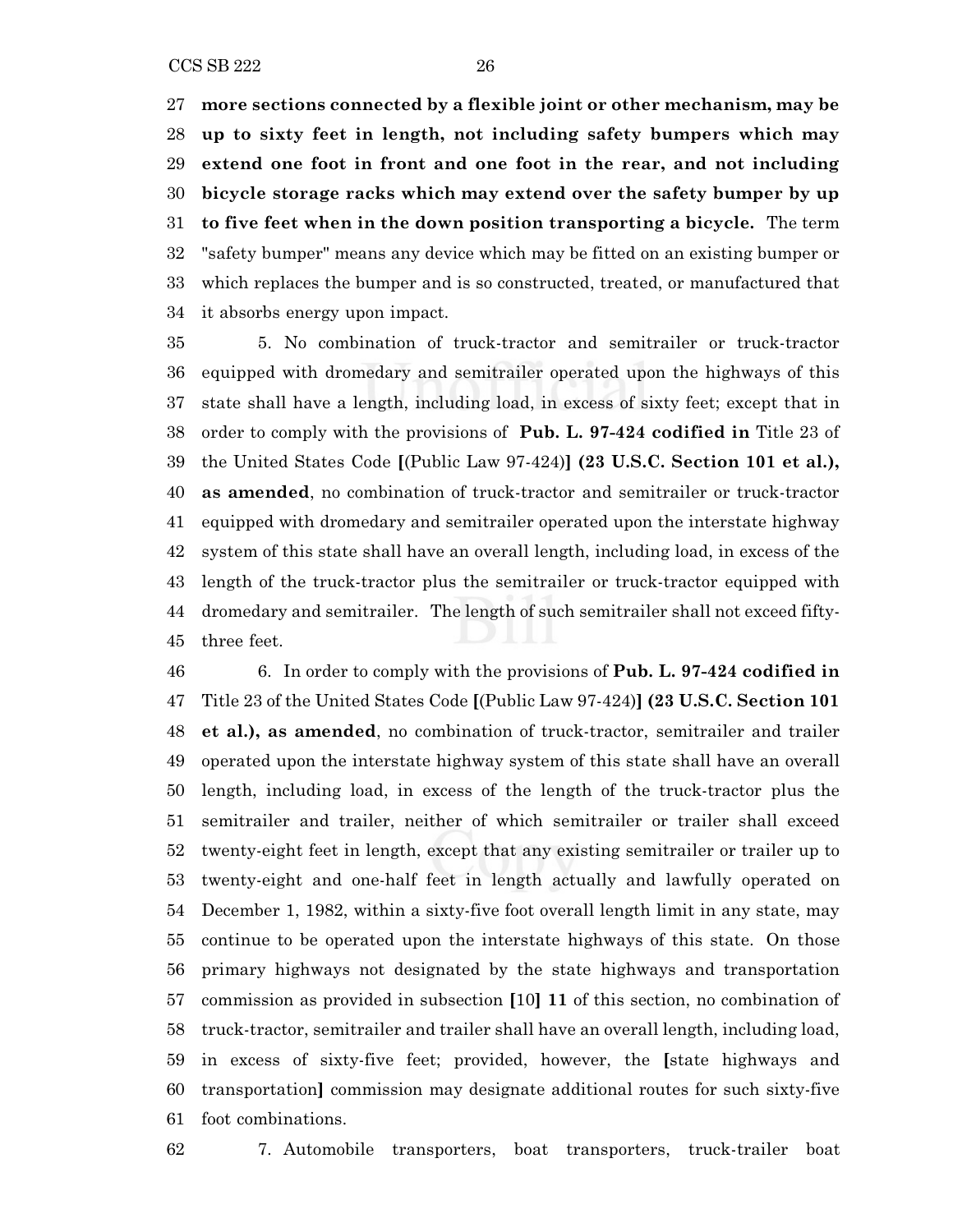transporter combinations, **[**stinger-steered combination automobile transporters**]** and stinger-steered combination boat transporters having a length not in excess of seventy-five feet may be operated on the interstate highways of this state and such other highways as may be designated by the **[**highways and transportation**]** commission for the operation of such vehicles plus a distance not to exceed ten miles from such interstate or designated highway. All length provisions regarding automobile or boat transporters, truck-trailer boat transporter combinations and stinger-steered **[**combinations**] combination boat transporters** shall include a semitrailer length not to exceed fifty-three feet and are exclusive of front and rear overhang, which shall be no greater than a three-foot front overhang and no greater than a four-foot rear overhang.

 **(1) Stinger-steered combination automobile transporters having a length not in excess of eighty feet may be operated on the interstate highways of this state and such other highways as may be designated by the commission for the operation of such vehicles plus a distance not to exceed ten miles from such interstate or designated highway. All length provisions regarding stinger-steered automobile combination transporters are exclusive of front and rear overhang, which shall be no greater than a four-foot front overhang and no greater than a six-foot rear overhang.**

 **(2) Automobile transporters may transport cargo or general freight on a backhaul, as long as in compliance with weight limitations for a truck-tractor and semitrailer combination as outlined in section 304.180.**

 8. Driveaway saddlemount combinations having a length not in excess of ninety-seven feet may be operated on the interstate highways of this state and such other highways as may be designated by the **[**highways and transportation**]** commission for the operation of such vehicles plus a distance not to exceed ten miles from such interstate or designated highway. Saddlemount combinations must comply with the safety requirements of Section 393.71 of Title 49 of the Code of Federal Regulations and may contain no more than three saddlemounted vehicles and one fullmount.

 9. No truck-tractor semitrailer-semitrailer combination vehicles operated upon the interstate and designated primary highway system of this state shall have a semitrailer length in excess of twenty-eight feet or twenty-eight and one-half feet if the semitrailer was in actual and lawful operation in any state on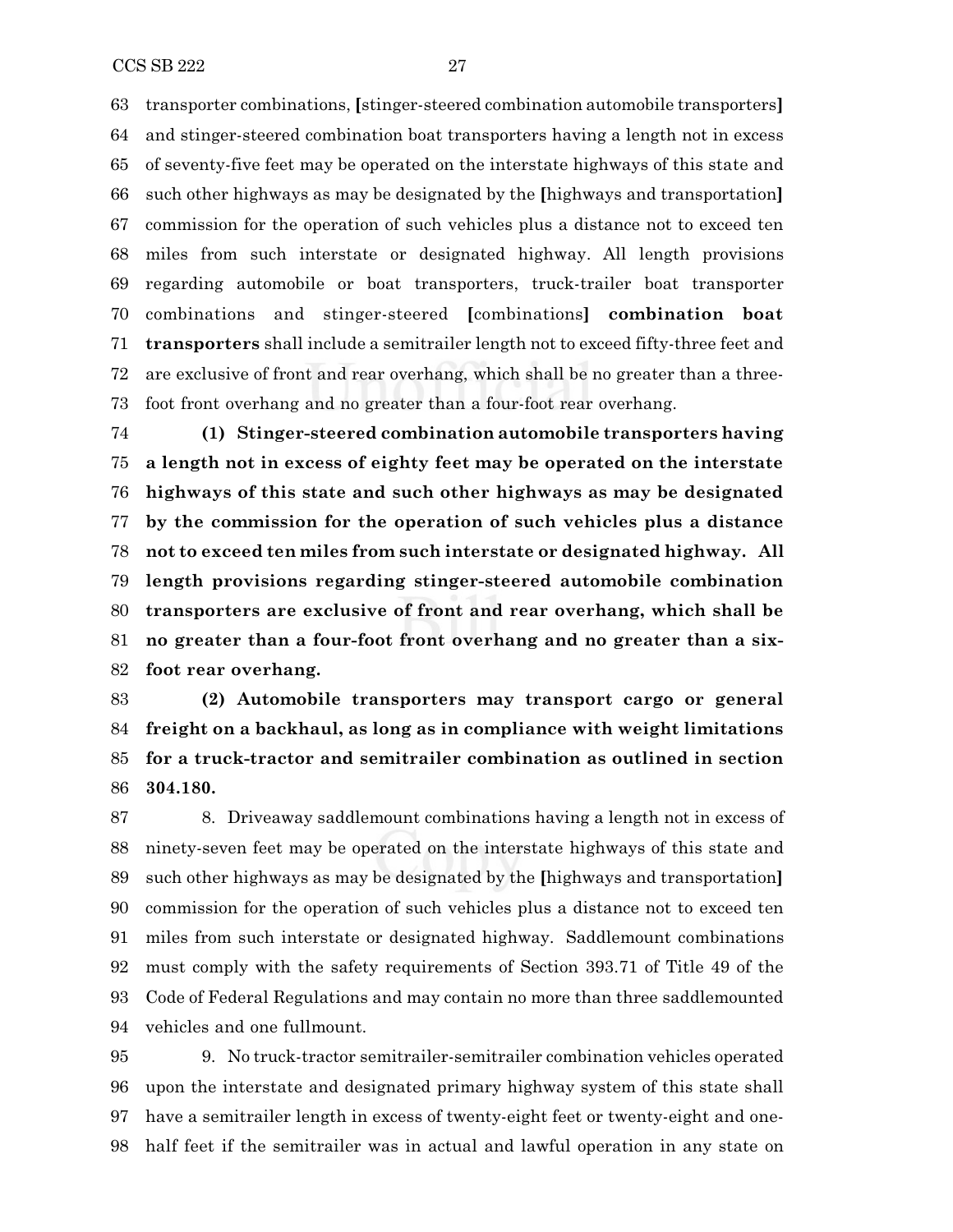December 1, 1982, operating in a truck-tractor semitrailer-semitrailer combination. The B-train assembly is excluded from the measurement of semitrailer length when used between the first and second semitrailer of a truck- tractor semitrailer-semitrailer combination, except that when there is no semitrailer mounted to the B-train assembly, it shall be included in the length measurement of the semitrailer.

 10. **No towaway trailer transporter combination vehicles operated upon the interstate and designated primary highway system of this state shall have an overall length of more than eighty-two feet. 11.** The **[**highways and transportation**]** commission is authorized to designate routes on the state highway system other than the interstate system over which those combinations of vehicles of the lengths specified in subsections 5, 6, 7, 8**, [**and**]** 9**, and 10** of this section may be operated. Combinations of vehicles operated under the provisions of subsections 5, 6, 7, 8**, [**and**]** 9**, and 10** of this section may be operated at a distance not to exceed ten miles from the interstate system and such routes as designated under the provisions of this subsection.

 **[**11.**] 12.** Except as provided in subsections 5, 6, 7, 8, 9**, [**and**]** 10**, and 11** of this section, no other combination of vehicles operated upon the primary or interstate highways of this state plus a distance of ten miles from a primary or interstate highway shall have an overall length, unladen or with load, in excess of sixty-five feet or in excess of fifty-five feet on any other highway**[**, except the state highways and transportation commission may designate additional routes for use by sixty-five foot combinations, seventy-five foot stinger-steered or seventy-five foot saddlemount combinations. Any vehicle or combination of vehicles transporting automobiles, boats or other motor vehicles may carry a load which extends no more than three feet beyond the front and four feet beyond the rear of the transporting vehicle or combination of vehicles**]**.

 **[**12.**] 13.** (1) Except as hereinafter provided, these restrictions shall not apply to agricultural implements operating occasionally on the highways for short distances including tractor parades for fund-raising activities or special events, provided the tractors are driven by licensed drivers during daylight hours only and with the approval of the superintendent of the Missouri state highway patrol; or to self-propelled hay-hauling equipment or to implements of husbandry, or to the movement of farm products as defined in section 400.9-102 or to vehicles temporarily transporting agricultural implements or implements of husbandry or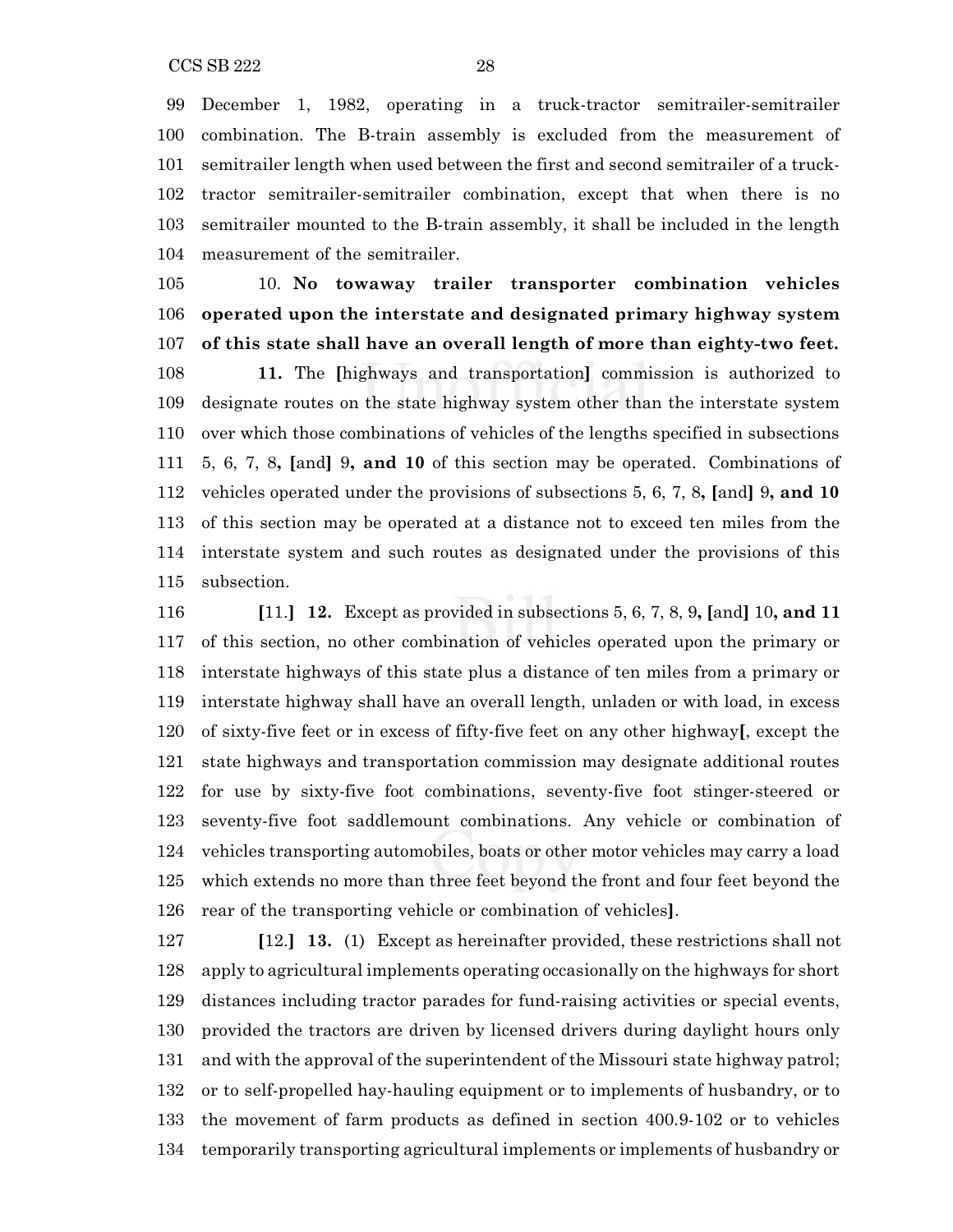road-making machinery, or road materials or towing for repair purposes vehicles that have become disabled upon the highways; or to implement dealers delivering or moving farm machinery for repairs on any state highway other than the interstate system.

 (2) Implements of husbandry and vehicles transporting such machinery or equipment and the movement of farm products as defined in section 400.9-102 may be operated occasionally for short distances on state highways when operated between the hours of sunrise and sunset by a driver licensed as an operator or chauffeur.

 **(3) Notwithstanding any other provision of law to the contrary, agricultural machinery and implements may be operated on state highways between the hours of sunset and sunrise for agricultural purposes provided such vehicles are equipped with lighting meeting the requirements of section 307.115.**

 **[**13.**] 14.** As used in this chapter the term "implements of husbandry" means all self-propelled machinery operated at speeds of less than thirty miles per hour, specifically designed for, or especially adapted to be capable of, incidental over-the-road and primary offroad usage and used exclusively for the application of commercial plant food materials or agricultural chemicals, and not specifically designed or intended for transportation of such chemicals and materials.

 **[**14.**] 15.** Sludge disposal units may be operated on all state highways other than the interstate system. Such units shall not exceed one hundred thirty- eight inches in width and may be equipped with over-width tires. Such units shall observe all axle weight limits. The **[**chief engineer of the state transportation department**] commission** shall issue special permits for the movement of such disposal units and may by such permits restrict the movements to specified routes, days and hours.

304.180. 1. No vehicle or combination of vehicles shall be moved or operated on any highway in this state having a greater weight than twenty thousand pounds on one axle, no combination of vehicles operated by transporters of general freight over regular routes as defined in section 390.020 shall be moved or operated on any highway of this state having a greater weight than the vehicle manufacturer's rating on a steering axle with the maximum weight not to exceed twelve thousand pounds on a steering axle, and no vehicle shall be moved or operated on any state highway of this state having a greater weight than thirty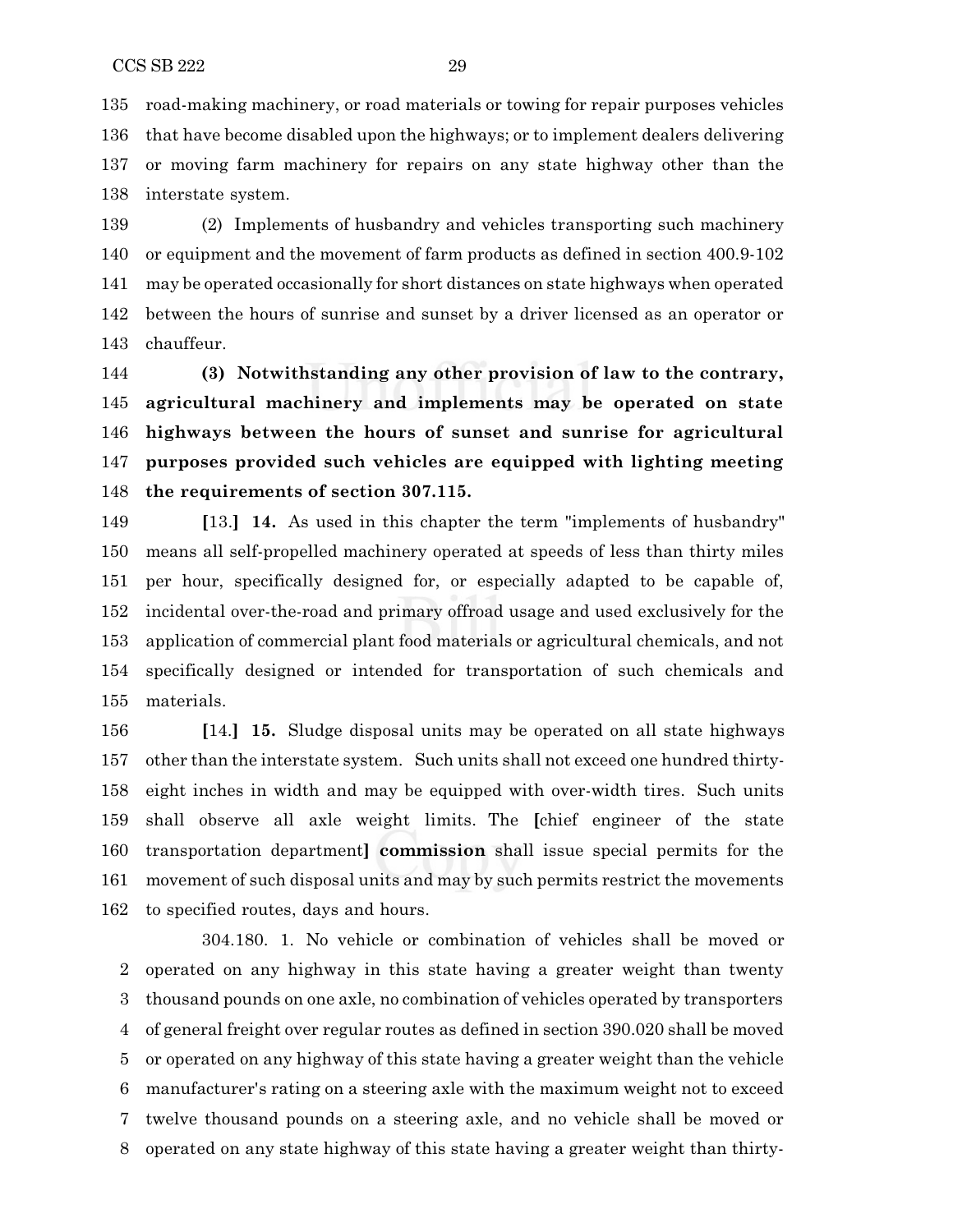CCS SB 222 30

 four thousand pounds on any tandem axle; the term "tandem axle" shall mean a group of two or more axles, arranged one behind another, the distance between the extremes of which is more than forty inches and not more than ninety-six inches apart.

 2. An "axle load" is defined as the total load transmitted to the road by all wheels whose centers are included between two parallel transverse vertical planes forty inches apart, extending across the full width of the vehicle.

 3. Subject to the limit upon the weight imposed upon a highway of this state through any one axle or on any tandem axle, the total gross weight with load imposed by any group of two or more consecutive axles of any vehicle or combination of vehicles shall not exceed the maximum load in pounds as set forth in the following table:

Distance in feet between the extremes

of any group of two or more consecutive

axles, measured to the nearest foot,

- except where indicated otherwise
- 

Maximum load in pounds

| 26     | feet             | 2 axles | 3 axles | 4 axles | 5 axles | 6 axles |
|--------|------------------|---------|---------|---------|---------|---------|
| 27     | $\overline{4}$   | 34,000  |         |         |         |         |
| 28     | $\overline{5}$   | 34,000  |         |         |         |         |
| $\,29$ | $\boldsymbol{6}$ | 34,000  |         |         |         |         |
| 30     | $\overline{7}$   | 34,000  |         |         |         |         |
| 31     | 8                | 34,000  | 34,000  |         |         |         |
| $32\,$ | More than 8      | 38,000  | 42,000  |         |         |         |
| 33     | $\boldsymbol{9}$ | 39,000  | 42,500  |         |         |         |
| 34     | 10               | 40,000  | 43,500  |         |         |         |
| $35\,$ | $11\,$           | 40,000  | 44,000  |         |         |         |
| 36     | $12\,$           | 40,000  | 45,000  | 50,000  |         |         |
| 37     | $13\,$           | 40,000  | 45,500  | 50,500  |         |         |
| 38     | 14               | 40,000  | 46,500  | 51,500  |         |         |
| 39     | $15\,$           | 40,000  | 47,000  | 52,000  |         |         |
| 40     | 16               | 40,000  | 48,000  | 52,500  | 58,000  |         |
| 41     | $17\,$           | 40,000  | 48,500  | 53,500  | 58,500  |         |
| 42     | $18\,$           | 40,000  | 49,500  | 54,000  | 59,000  |         |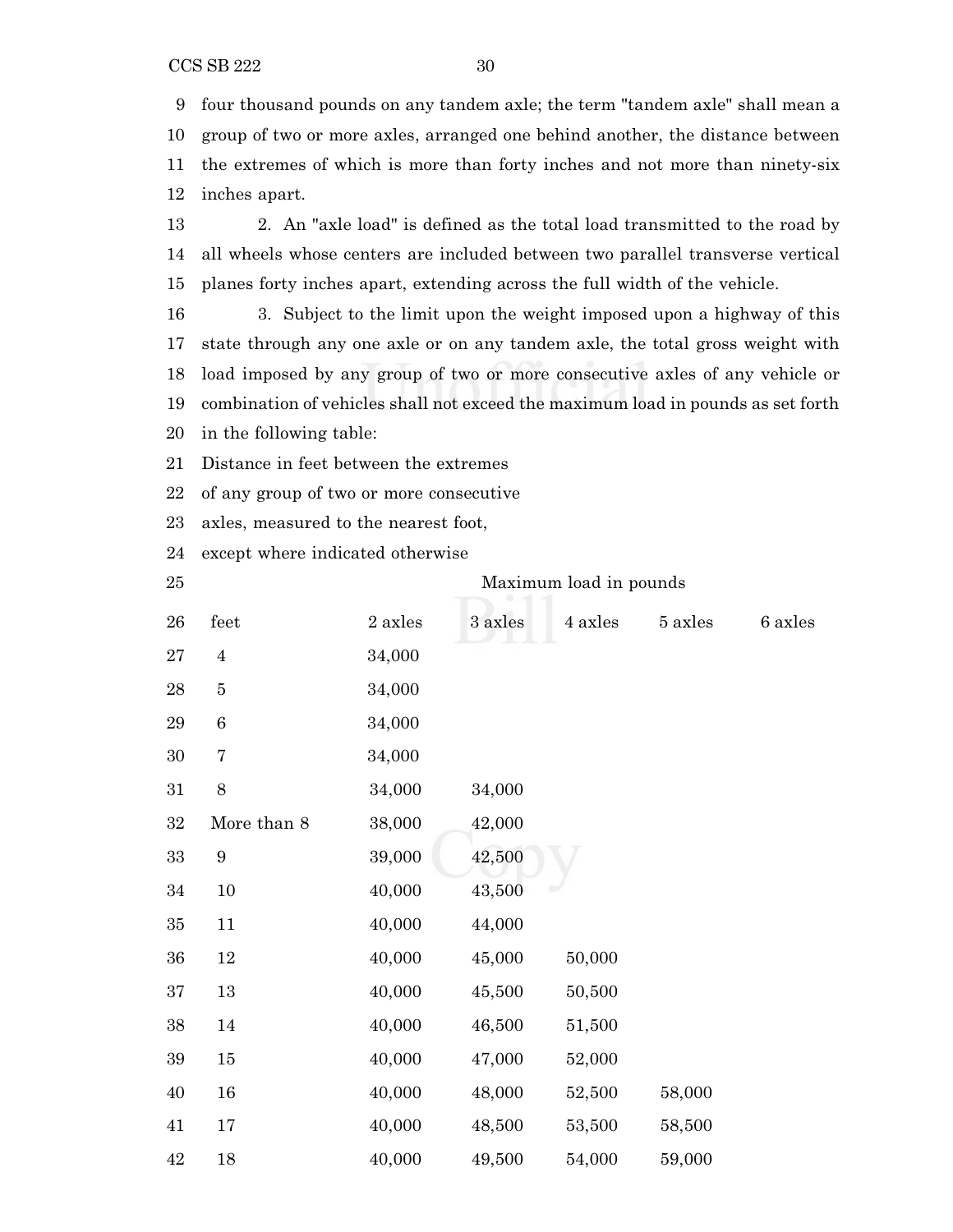| 43 | 19          | 40,000 | 50,000 | 54,500 | 60,000 |        |
|----|-------------|--------|--------|--------|--------|--------|
| 44 | 20          | 40,000 | 51,000 | 55,500 | 60,500 | 66,000 |
| 45 | 21          | 40,000 | 51,500 | 56,000 | 61,000 | 66,500 |
| 46 | 22          | 40,000 | 52,500 | 56,500 | 61,500 | 67,000 |
| 47 | 23          | 40,000 | 53,000 | 57,500 | 62,500 | 68,000 |
| 48 | 24          | 40,000 | 54,000 | 58,000 | 63,000 | 68,500 |
| 49 | $25\,$      | 40,000 | 54,500 | 58,500 | 63,500 | 69,000 |
| 50 | 26          | 40,000 | 55,500 | 59,500 | 64,000 | 69,500 |
| 51 | $\sqrt{27}$ | 40,000 | 56,000 | 60,000 | 65,000 | 70,000 |
| 52 | 28          | 40,000 | 57,000 | 60,500 | 65,500 | 71,000 |
| 53 | 29          | 40,000 | 57,500 | 61,500 | 66,000 | 71,500 |
| 54 | $30\,$      | 40,000 | 58,500 | 62,000 | 66,500 | 72,000 |
| 55 | 31          | 40,000 | 59,000 | 62,500 | 67,500 | 72,500 |
| 56 | $32\,$      | 40,000 | 60,000 | 63,500 | 68,000 | 73,000 |
| 57 | 33          | 40,000 | 60,000 | 64,000 | 68,500 | 74,000 |
| 58 | 34          | 40,000 | 60,000 | 64,500 | 69,000 | 74,500 |
| 59 | 35          | 40,000 | 60,000 | 65,500 | 70,000 | 75,000 |
| 60 | 36          |        | 60,000 | 66,000 | 70,500 | 75,500 |
| 61 | 37          |        | 60,000 | 66,500 | 71,000 | 76,000 |
| 62 | 38          |        | 60,000 | 67,500 | 72,000 | 77,000 |
| 63 | 39          |        | 60,000 | 68,000 | 72,500 | 77,500 |
| 64 | 40          |        | 60,000 | 68,500 | 73,000 | 78,000 |
| 65 | 41          |        | 60,000 | 69,500 | 73,500 | 78,500 |
| 66 | 42          |        | 60,000 | 70,000 | 74,000 | 79,000 |
| 67 | 43          |        | 60,000 | 70,500 | 75,000 | 80,000 |
| 68 | 44          |        | 60,000 | 71,500 | 75,500 | 80,000 |
| 69 | $\rm 45$    |        | 60,000 | 72,000 | 76,000 | 80,000 |
| 70 | 46          |        | 60,000 | 72,500 | 76,500 | 80,000 |
| 71 | 47          |        | 60,000 | 73,500 | 77,500 | 80,000 |
| 72 | 48          |        | 60,000 | 74,000 | 78,000 | 80,000 |
| 73 | 49          |        | 60,000 | 74,500 | 78,500 | 80,000 |
|    |             |        |        |        |        |        |

50 60,000 75,500 79,000 80,000

 $CCS$  SB 222  $31$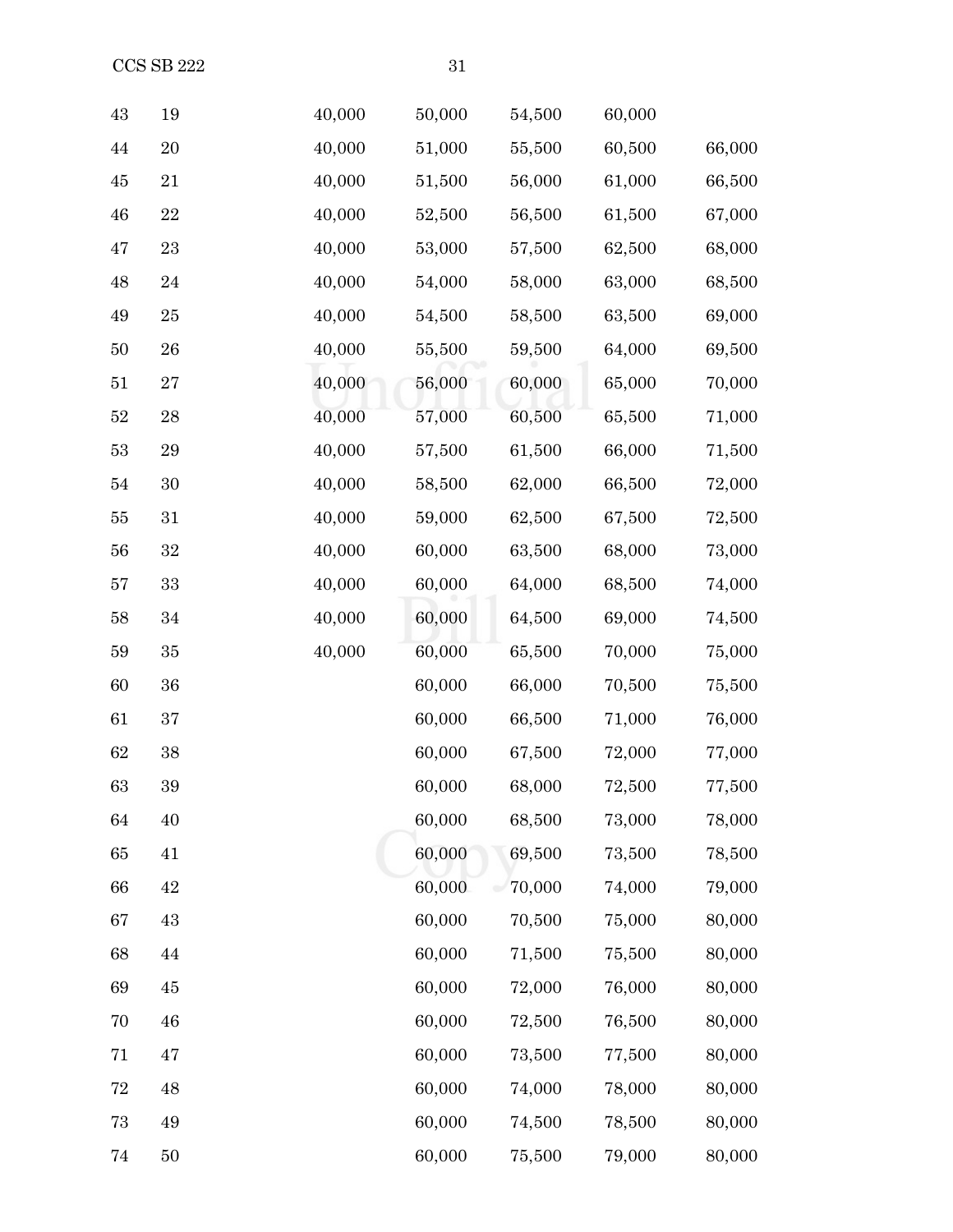$CCS SB 222$   $32$ 

| 75 | 51 | 60,000 | 76,000 | 80,000 | 80,000 |
|----|----|--------|--------|--------|--------|
| 76 | 52 | 60,000 | 76,500 | 80,000 | 80,000 |
| 77 | 53 | 60,000 | 77,500 | 80,000 | 80,000 |
| 78 | 54 | 60,000 | 78,000 | 80,000 | 80,000 |
| 79 | 55 | 60,000 | 78,500 | 80,000 | 80,000 |
| 80 | 56 | 60,000 | 79,500 | 80,000 | 80,000 |
| 81 | 57 | 60,000 | 80,000 | 80,000 | 80,000 |

 Notwithstanding the above table, two consecutive sets of tandem axles may carry a gross load of thirty-four thousand pounds each if the overall distance between the first and last axles of such consecutive sets of tandem axles is thirty-six feet or more.

 4. Whenever the state highways and transportation commission finds that any state highway bridge in the state is in such a condition that use of such bridge by vehicles of the weights specified in subsection 3 of this section will endanger the bridge, or the users of the bridge, the commission may establish maximum weight limits and speed limits for vehicles using such bridge. The governing body of any city or county may grant authority by act or ordinance to the **[**state highways and transportation**]** commission to enact the limitations established in this section on those roadways within the purview of such city or county. Notice of the weight limits and speed limits established by the commission shall be given by posting signs at a conspicuous place at each end of any such bridge.

 5. Nothing in this section shall be construed as permitting lawful axle loads, tandem axle loads or gross loads in excess of those permitted under the provisions of **[**Section 127 of Title 23 of the United States Code**] P.L. 97-424 codified in Title 23 of the United States Code (23 U.S.C. Section 101, et al.), as amended**.

 6. Notwithstanding the weight limitations contained in this section, any vehicle or combination of vehicles operating on highways other than the interstate highway system may exceed single axle, tandem axle and gross weight limitations in an amount not to exceed two thousand pounds. However, total gross weight shall not exceed eighty thousand pounds, except as provided in subsections 9**, [**and**]** 10**, 12, and 13** of this section.

 7. Notwithstanding any provision of this section to the contrary, the **[**department of transportation**] commission** shall issue a single-use special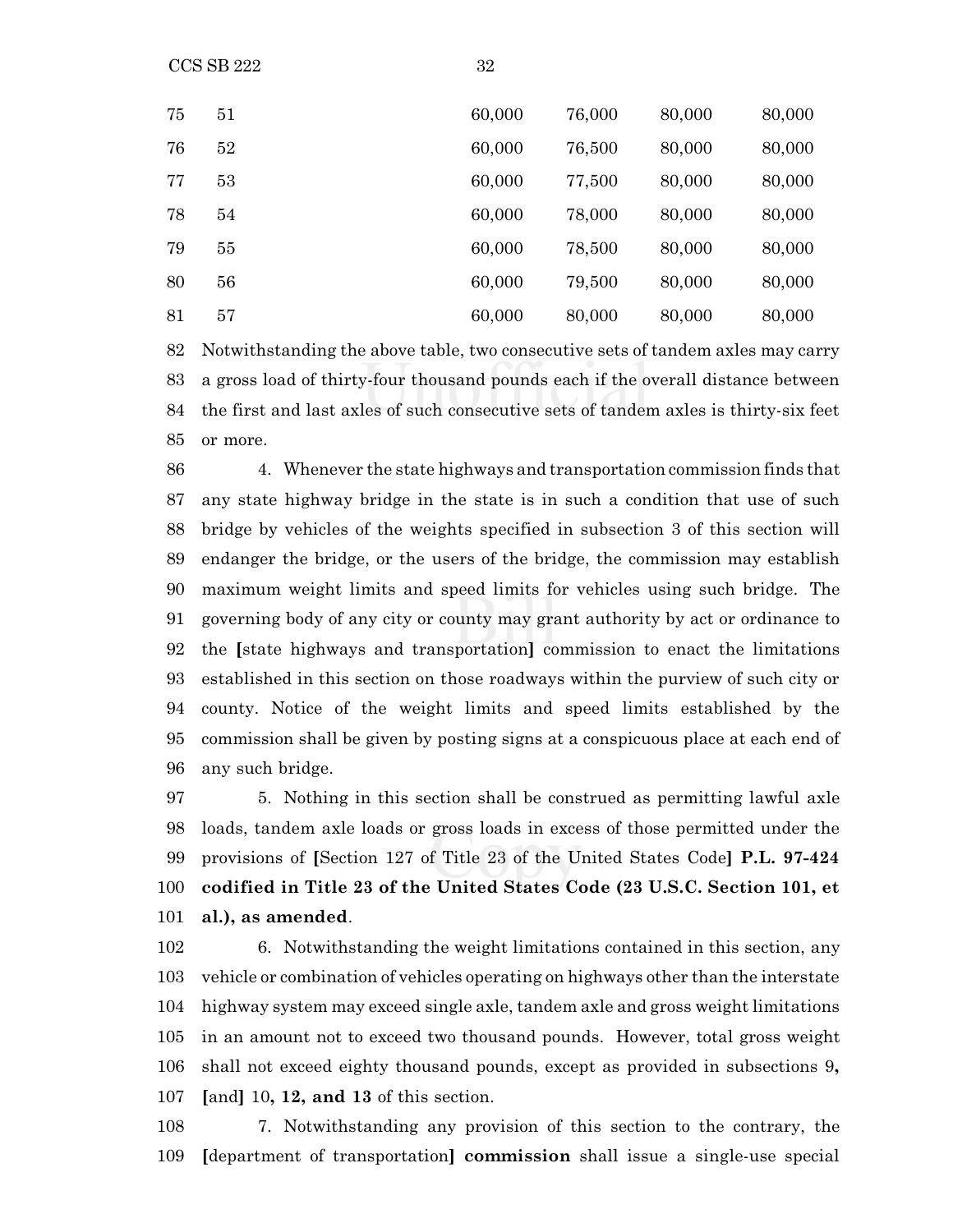permit, or upon request of the owner of the truck or equipment, shall issue an annual permit, for the transporting of any concrete pump truck or well-drillers' equipment. The **[**department of transportation**] commission** shall set fees for the issuance of permits pursuant to this subsection. Notwithstanding the provisions of section 301.133, concrete pump trucks or well-drillers' equipment may be operated on state-maintained roads and highways at any time on any day.

 8. Notwithstanding the provision of this section to the contrary, the maximum gross vehicle limit and axle weight limit for any vehicle or combination of vehicles equipped with an idle reduction technology may be increased by a quantity necessary to compensate for the additional weight of the idle reduction system as provided for in 23 U.S.C. Section 127, as amended. In no case shall the additional weight increase allowed by this subsection be greater than five hundred fifty pounds. Upon request by an appropriate law enforcement officer, the vehicle operator shall provide proof that the idle reduction technology is fully functional at all times and that the gross weight increase is not used for any purpose other than for the use of idle reduction technology.

 9. Notwithstanding any provision of this section or any other law to the contrary, the total gross weight of any vehicle or combination of vehicles hauling milk, from a farm to a processing facility or livestock may be as much as, but shall not exceed, eighty-five thousand five hundred pounds while operating on highways other than the interstate highway system. The provisions of this subsection shall not apply to vehicles operated and operating on the Dwight D. Eisenhower System of Interstate and Defense Highways.

 10. Notwithstanding any provision of this section or any other law to the contrary, any vehicle or combination of vehicles hauling grain or grain coproducts during times of harvest may be as much as, but not exceeding, ten percent over the maximum weight limitation allowable under subsection 3 of this section while operating on highways other than the interstate highway system. The provisions of this subsection shall not apply to vehicles operated and operating on the Dwight D. Eisenhower System of Interstate and Defense Highways.

 11. Notwithstanding any provision of this section or any other law to the contrary, the **[**department of transportation**] commission** shall issue emergency utility response permits for the transporting of utility wires or cables, poles, and equipment needed for repair work immediately following a disaster where utility service has been disrupted. Under exigent circumstances, verbal approval of such operation may be made either by the **department of transportation** motor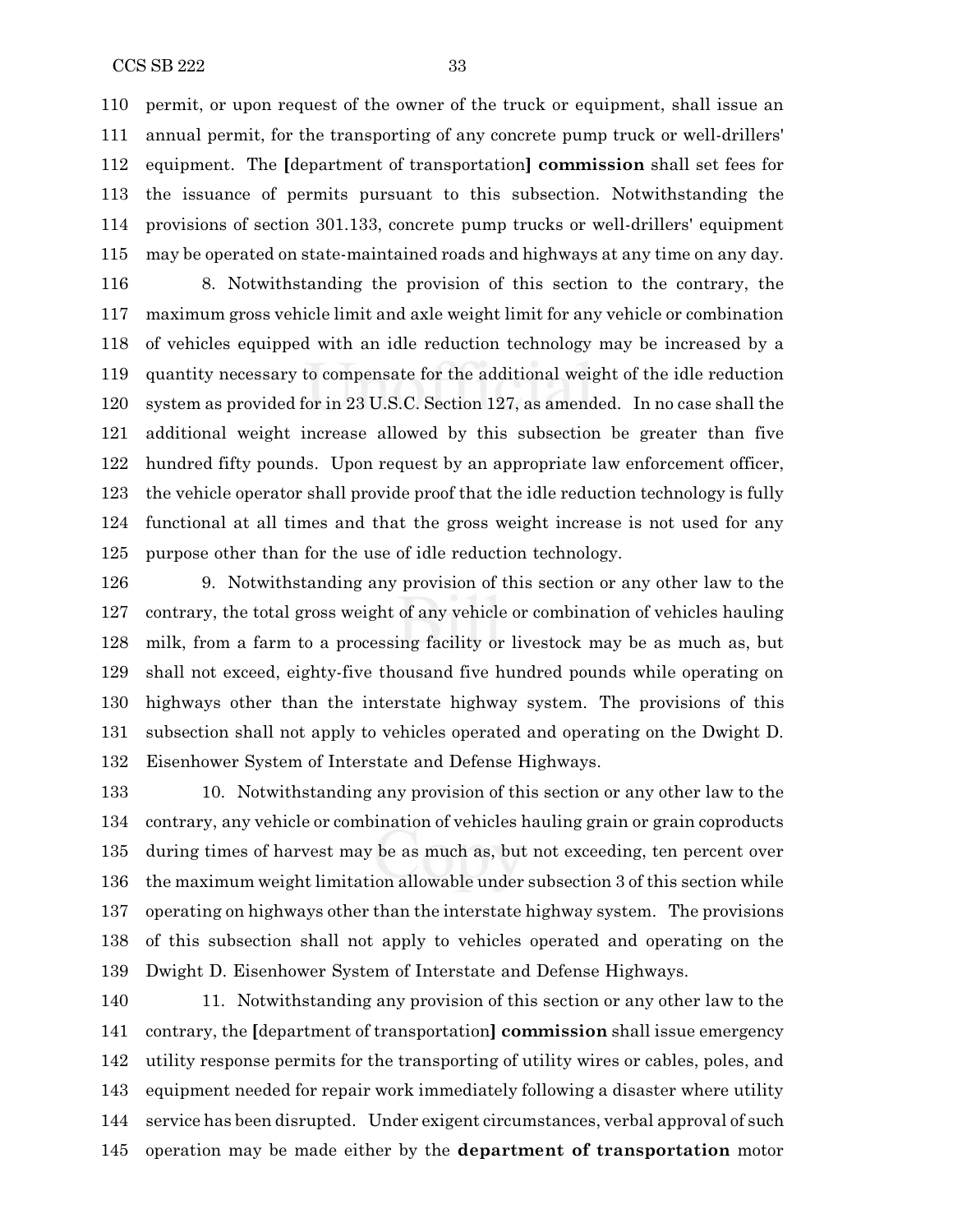CCS SB 222 34

 carrier compliance supervisor or other designated motor carrier services representative. Utility vehicles and equipment used to assist utility companies granted special permits under this subsection may be operated and transported on state-maintained roads and highways at any time on any day. The **[**department oftransportation**] commission** shall promulgate all necessary rules and regulations for the administration of this section. Any rule or portion of a rule, as that term is defined in section 536.010, that is created under the authority delegated in this section shall become effective only if it complies with and is subject to all of the provisions of chapter 536 and, if applicable, section 536.028. This section and chapter 536 are nonseverable and if any of the powers vested with the general assembly pursuant to chapter 536 to review, to delay the effective date, or to disapprove and annul a rule are subsequently held unconstitutional, then the grant of rulemaking authority and any rule proposed or adopted after August 28, 2014, shall be invalid and void.

 **12. Notwithstanding any provision of this section, emergency vehicles designed to be used under emergency conditions to transport personnel and equipment and to mitigate hazardous situations may have a maximum gross vehicle weight of eighty-six thousand pounds inclusive of twenty-four thousand pounds on a single steering axle; thirty-three thousand five hundred pounds on a single drive axle; sixty- two thousand pounds on a tandem axle; or fifty-two thousand pounds on a tandem rear drive steer axle.**

 **13. Notwithstanding any provision of this section, a vehicle operated by an engine fueled primarily by natural gas may operate upon the public highways of this state in excess of the vehicle weight limits set forth in this section by an amount that is equal to the difference between the weight of the vehicle attributable to the natural gas tank and fueling system carried by that vehicle and the weight of a comparable diesel tank and fueling system. In no event shall the maximum gross vehicle weight of the vehicle operating with a natural gas engine exceed eighty-two thousand pounds.**

**307.005. For purposes of this chapter, a lamp, light, or other piece of lighting equipment consisting of multiple light emitting diodes shall be deemed to be operating properly so long as not less than seventy-five percent of the light emitting diodes are operating properly.** 307.175. 1. Motor vehicles and equipment which are operated by any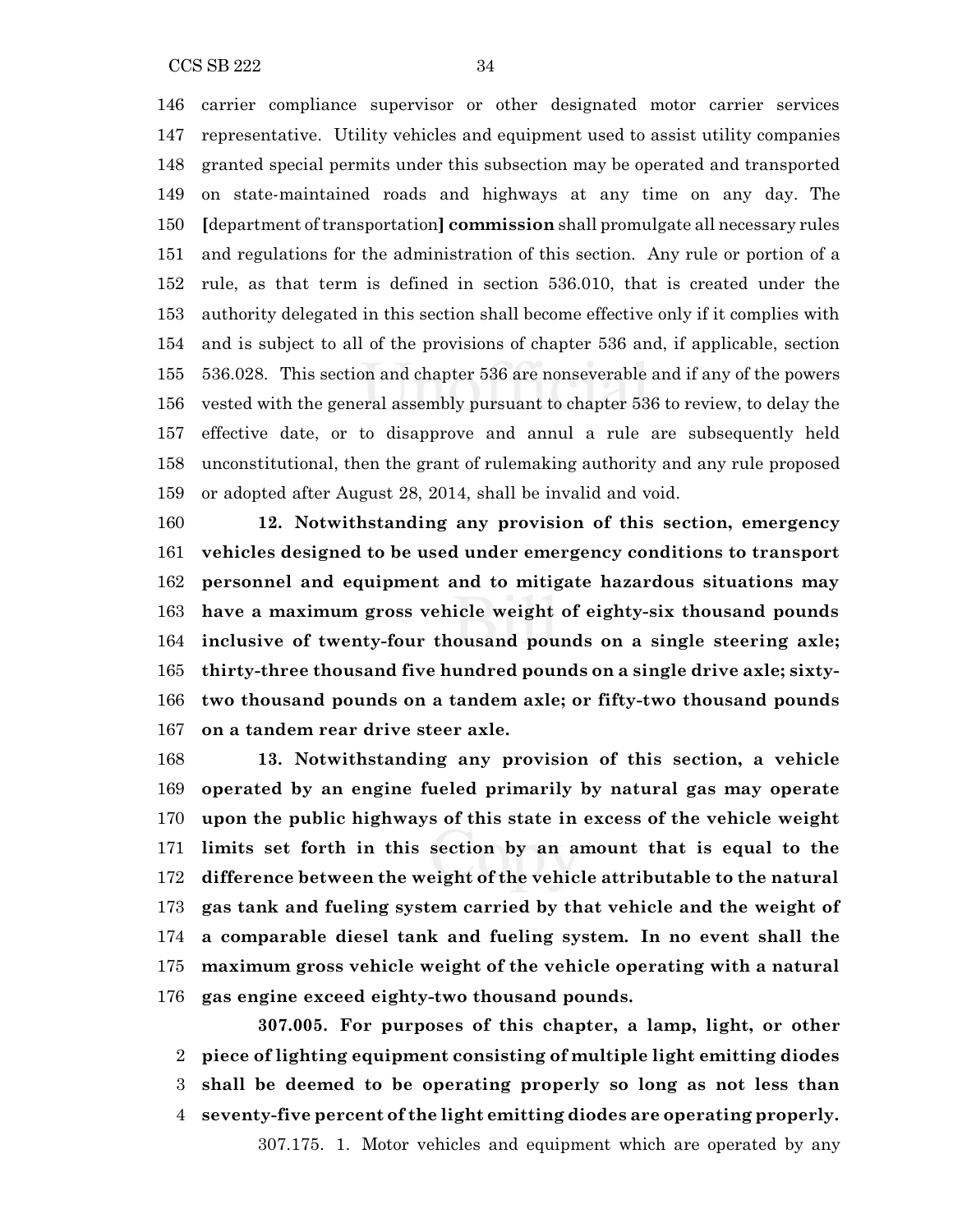member of an organized fire department, ambulance association, or rescue squad, whether paid or volunteer, may be operated on streets and highways in this state as an emergency vehicle under the provisions of section 304.022 while responding to a fire call or ambulance call or at the scene of a fire call or ambulance call and while using or sounding a warning siren and using or displaying thereon fixed, flashing or rotating blue lights, but sirens and blue lights shall be used only in bona fide emergencies.

 2. **[**Motor vehicles and equipment owned by the state highways and transportation commission or contractor or subcontractor performing work for the department of transportation may use or display thereon fixed, flashing, or rotating amber or white lights, but amber or white lights shall be used only while such vehicle is stationary in a work zone, as defined in section 304.580, when highway workers, as defined in section 304.580, are present.**] (1) Notwithstanding subsection 1 of this section, the following vehicles may use or display fixed, flashing, or rotating red or red and blue lights:**

 **(a) Emergency vehicles, as defined in section 304.022, when responding to an emergency;**

 **(b) Vehicles operated as described in subsection 1 of this section; (c) Vehicles owned by a contractor or subcontractor performing work for the department of transportation, except that the red or red and blue lights shall be displayed on vehicles described in this paragraph only between dusk and dawn, when such vehicles are stationary, such vehicles are located in a work zone as defined in section 304.580, highway workers as defined in section 304.580 are present, and such work zone is designated by a sign or signs.**

 **(2) The following vehicles may use or display fixed, flashing, or rotating amber or amber and white lights:**

 **(a) Vehicles owned or leased by the state highways and transportation commission and operated by an authorized employee of the department of transportation;**

 **(b) Vehicles owned by a contractor or subcontractor performing work for the department of transportation, except that the amber or amber and white lights shall be displayed on vehicles described in this paragraph only when such vehicles are stationary;**

**(c) Vehicles operated by a utility worker performing work for the**